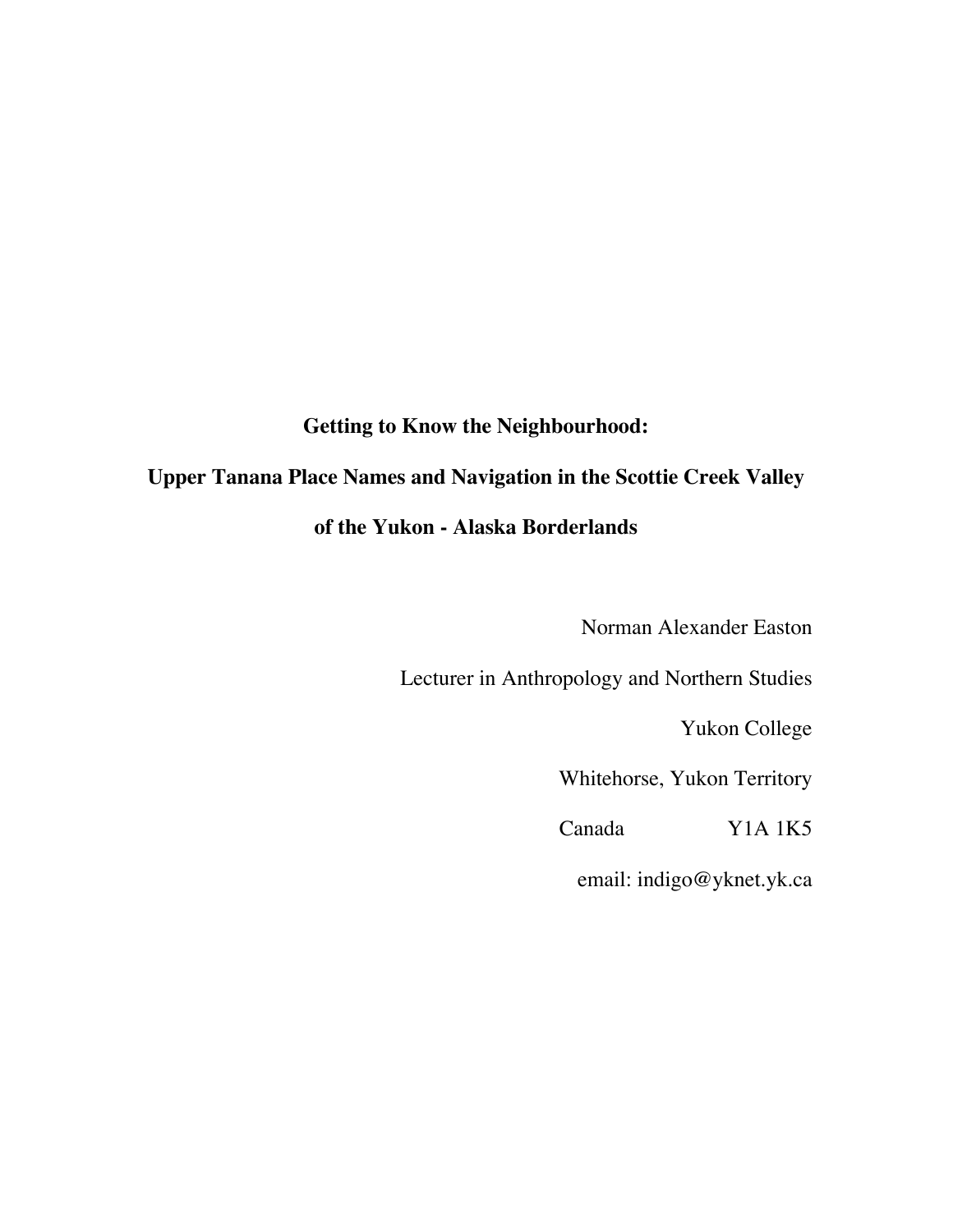# *Getting to Know the Neighbourhood: Upper Tanana Place Names and Navigation in the Scottie Creek Valley of the Yukon - Alaska Borderlands.*

ABSTRACT. Among other functions, place names provide a means of geographical reference to locate position on the landscape. However, as Kari has noted, there is considerable replication of place names within the Upper Tanana language territory. There are numerous "mineral lick" creeks and "grass" lakes, for example. This repetition may be related to reducing the total number of place names within the semantic domain of geography, but presents the problem of distinguishing one "mineral lick" lake from another in speech. Based on my collaborative research with Mr. Joseph Tommy Johnny of the Scottie Creek valley, I will present one Upper Tanana speaker's solution to this problem, a solution which is more generally shared throughout the language region. Mr. Johnny applies several higher orders of geographic organization to the landscape, associating individual place names within distinctive "neighbourhoods" or "blocks," which provide a secondary geographic reference to commonly repeated place names. This paper will provide examples of place name repetition, document the "neighbourhoods" of Scottie Creek which Mr. Johnny has identified, as well as discuss place name research more generally in the borderlands region.

Keywords: Upper Tanana, Athapaskan, Linguistics, Place Names, Navigation, Scottie Creek, Yukon - Alaska Borderlands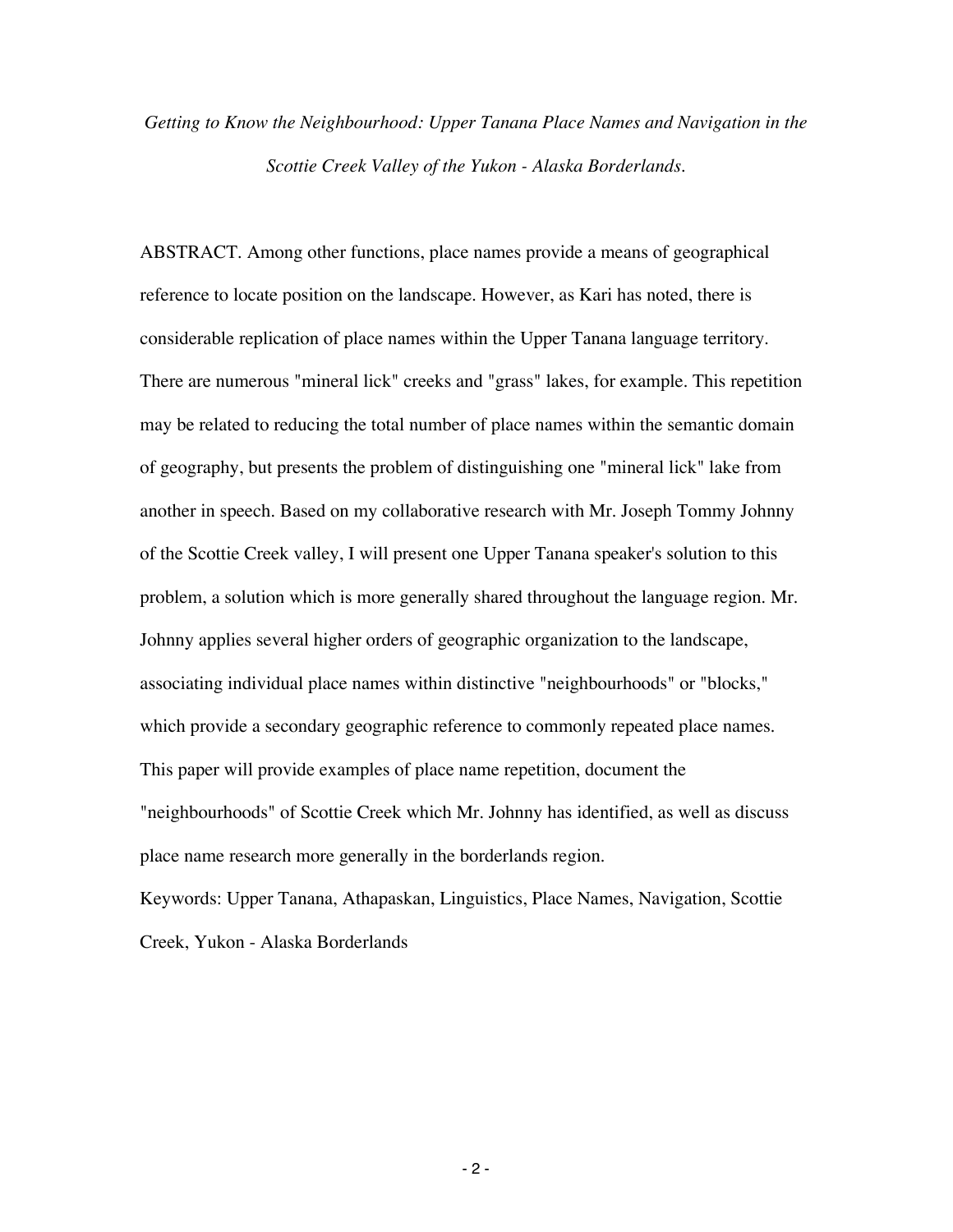#### INTRODUCTION

The Scottie Creek valley lies astride the Yukon - Alaska border. The Alaska Highway passes through the lower reaches of the valley, crossing the creek just to the east of the border; the highway then runs northwest along the upland terraces to the north of Scottie Creek (see Fig. 1).

The aboriginal inhabitants of this valley are classified by anthropologists as the easternmost branch of Upper Tanana, a distinctive Athapaskan language group defined phonologically within a long dialect chain found along the drainage of the middle to upper reaches of the Tanana River and beyond. Within their own language the Upper Tanana are *Dineh* – people.<sup>1</sup> They are internally subdivided by a mixture of matrilineal descent categories, residence affiliations, and local dialects. Geographically, the Upper Tanana *Dineh* associate themselves with a large area which is *approximately* bounded by the Donjek River in Yukon Territory to the West, the St. Elias Mountains to the South, the interior Dawson Range of mountains and the Yukon River to the North and Northwest, and the Tanana River above the ramparts to the East in Alaska.

In today's world they principally occupy four contemporary villages: Northway, Tetlin, and Tanacross, Alaska, and Beaver Creek, Yukon Territory, although speakers and descendents also live in many neighbouring communities (such as Mentasta in Alaska and Burwash in Yukon) as well as further afield in the urban centres of Fairbanks, Anchorage, Whitehorse, and Vancouver. In years past their successful hunting lifestyle

<sup>|&</sup>lt;br>1 <sup>1</sup> I use the term *Dineh* based on my questioning of Mrs. Bessie John and Mr. Joseph Tommy Johnny for a designating term for themselves. Admittedly this caused them some perplexity at first and a variety of terms were proposed, including Indian People, Athapaskan, Scottie Creek People, *Dineh Su* / shu /, and *Dineh*. I have settled on Upper Tanana *Dineh* on the basis that the term locates the people I am referring to geographically, situates them within the historical literature, and emphasizes the cultural, social, and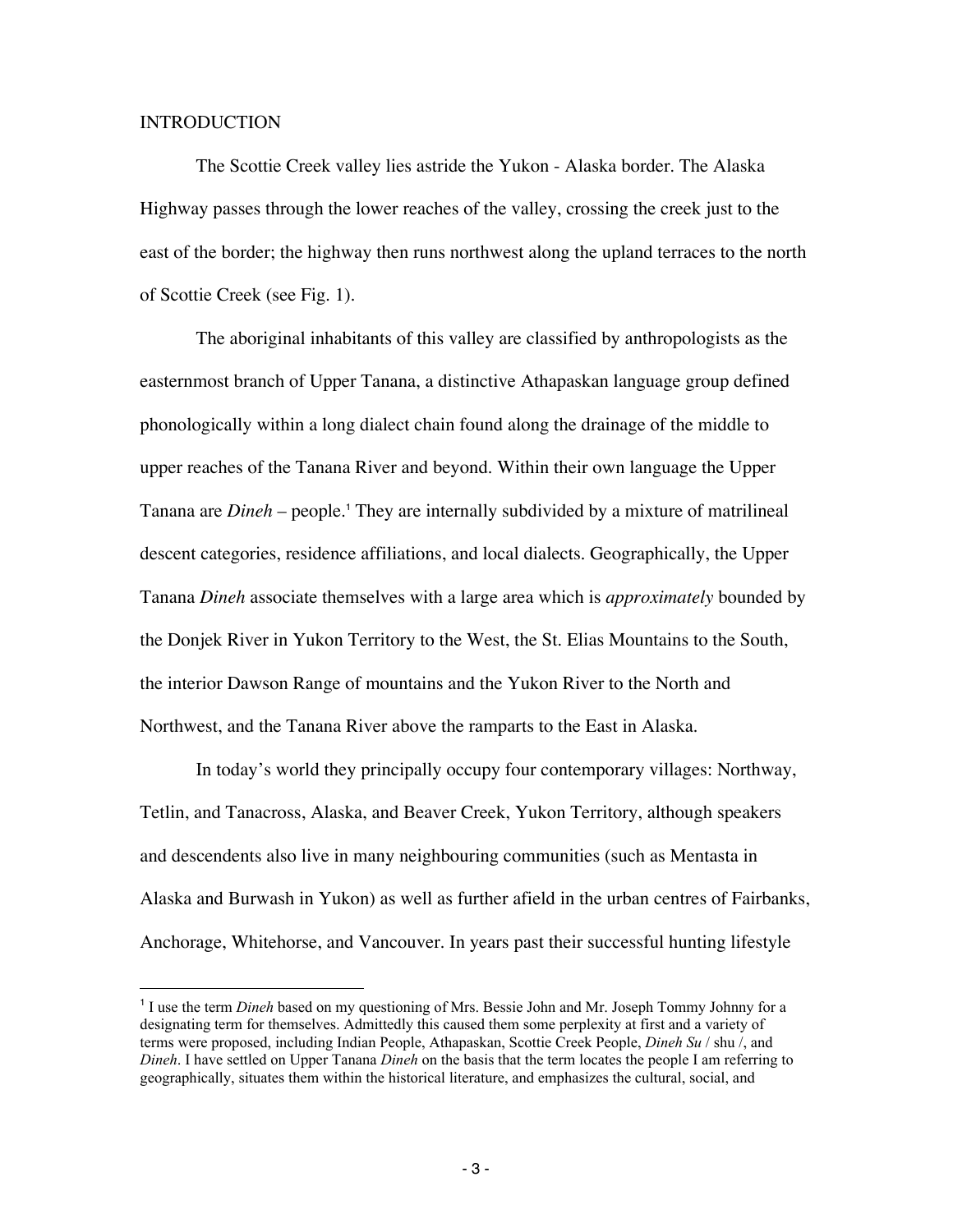maintained the Upper Tanana *Dineh* in a larger number of villages, many of which are still used today as seasonal hunting locales by some families.

Scottie Creek is also bisected by the 141st meridian which, through the terms of treaty between Great Britain and Russia in 1825, established the boundary between then British and Russian territory in the far northwest interior of North America. The British negotiators of this treaty were principally concerned with opening the north Pacific to trade vessels; they were unconcerned with the fact that their abstract lines on poorly developed maps might have any effect on the indigenous people of the region.

And for many years it did not. The Upper Tanana *Dineh* who lived around the "border" knew not of its existence, nor did it play any role in their continued seasonal movements and ritual exchanges back and forth across the boundary, until 40 years after the American purchase of Alaska (see McKennan, 1959, for an ethnographic account of traditional and early 20th century Upper Tanana society and culture).

In 1907 field workers of the International Boundary Commission first arrived in the Scottie Creek valley, cutting their one straight line from the Wrangell Mountains to the Arctic Ocean. They would return each summer after until 1914, when the boundary vista was finally completed (Green, 1982, Easton, n.d.). Since that time the Upper Tanana *Dineh* have been externally divided into American and Canadian citizens, an etic categorization which has created many challenges to the continued maintainance of a singular *Dineh* identity.

Yet maintain it they have. Despite village nucleation and international segregation, there remains a strong sense of ethnic unity amongst the Upper Tanana

 $\overline{a}$ 

historical continuity with their related linguistic cognates across the full extent of their distribution in the western subarctic.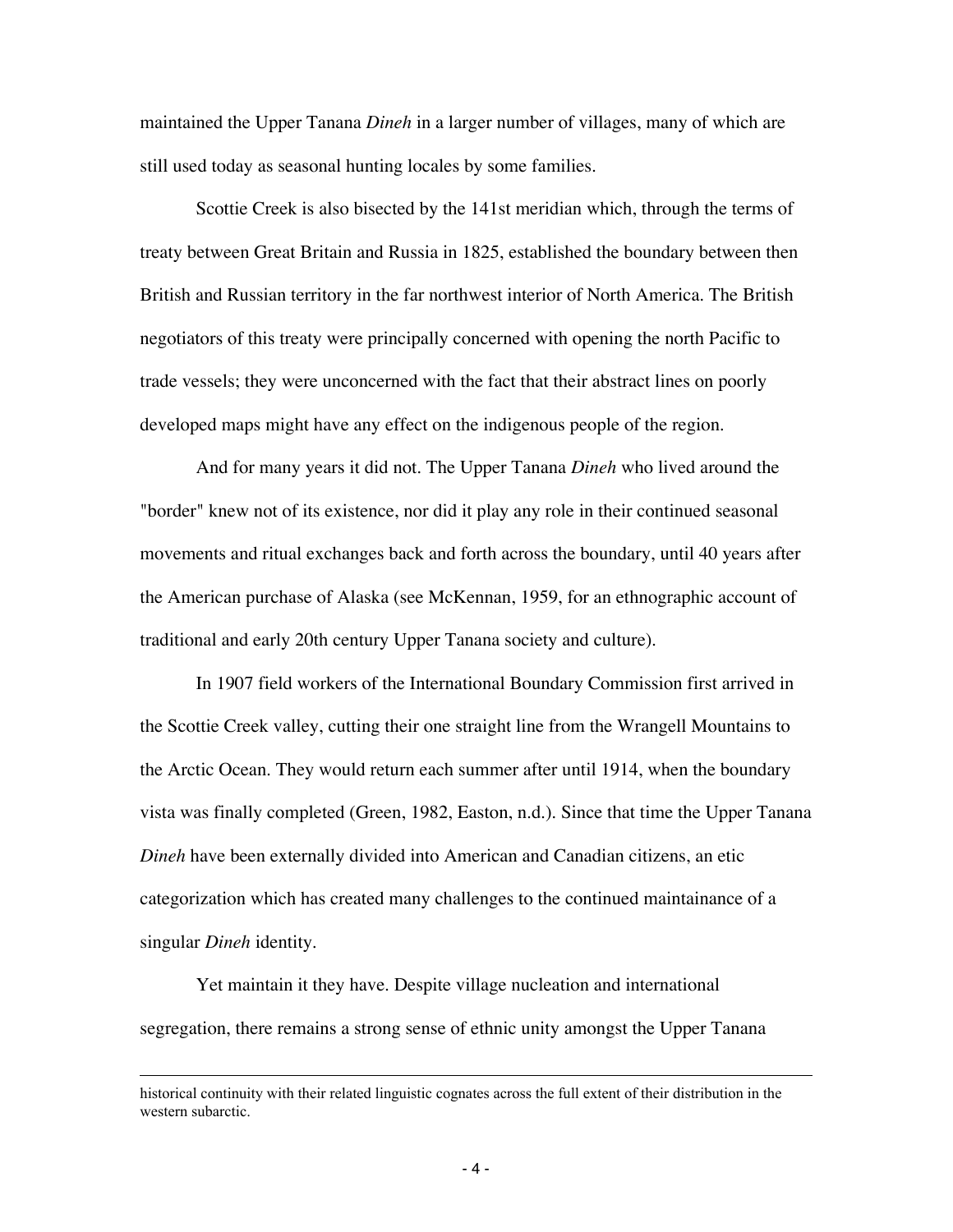*Dineh*. This unity is buttressed by the continued practice of socially cohesive rituals, such as exogamous inter-village marriages, extensive reciprocity-based exchange of hunted meat and fish, and large inter-regional potlatches, which will draw additional relatives from neighbouring language groups, such as the Ahtna of the Copper River region, Tanacross people of the Tok region, the Hän of the Dawson area, and the Tutchone of the southwest Yukon. These more formal ritual ties are further complemented by regular visits between relatives and friends across the international border, and the continued use of the land as a primary resource for subsistence and other economic activities (Simeone, 1995; Easton, 2001a).

It is land use which I will focus on in this paper, in particular the relationship between place names and successful navigation over the land. The data discussed here has been gathered during the course of extended fieldwork with Upper Tanana *Dineh* speakers over the past decade. Primary collaborators in this documentation have been Mr. Andy Frank (b. 1901- d. 1994), *Nelnah* - Mrs. Bessie John (b. 1922- d. 2000), and her brother Mr. Joseph (Tommy) Johnny (b. 1937).<sup>2</sup> Both Mr. Frank and Mrs. John have since passed along their trail to heaven, but all three were born, raised, and lived most of their lives in the borderlands region. Two Athapaskan linguists, John Ritter of the Yukon Native Language Centre, and Jim Kari of the Alaska Native Language Center, have also contributed to these data; John Ritter has provided the orthographic transcriptions and translations.

 $\frac{1}{2}$ <sup>2</sup> Additional place name and land use documentation has been provided by Mr. Louis Frank, Mr. Fred Demit, Mrs. Ada Galen, Mrs. Avis Sam, Mr. Roy Sam, Mrs. Jenny Sanford, Mrs. Marilyn Sanford, Mr. David Johnny, and Chief Jerry Isaac.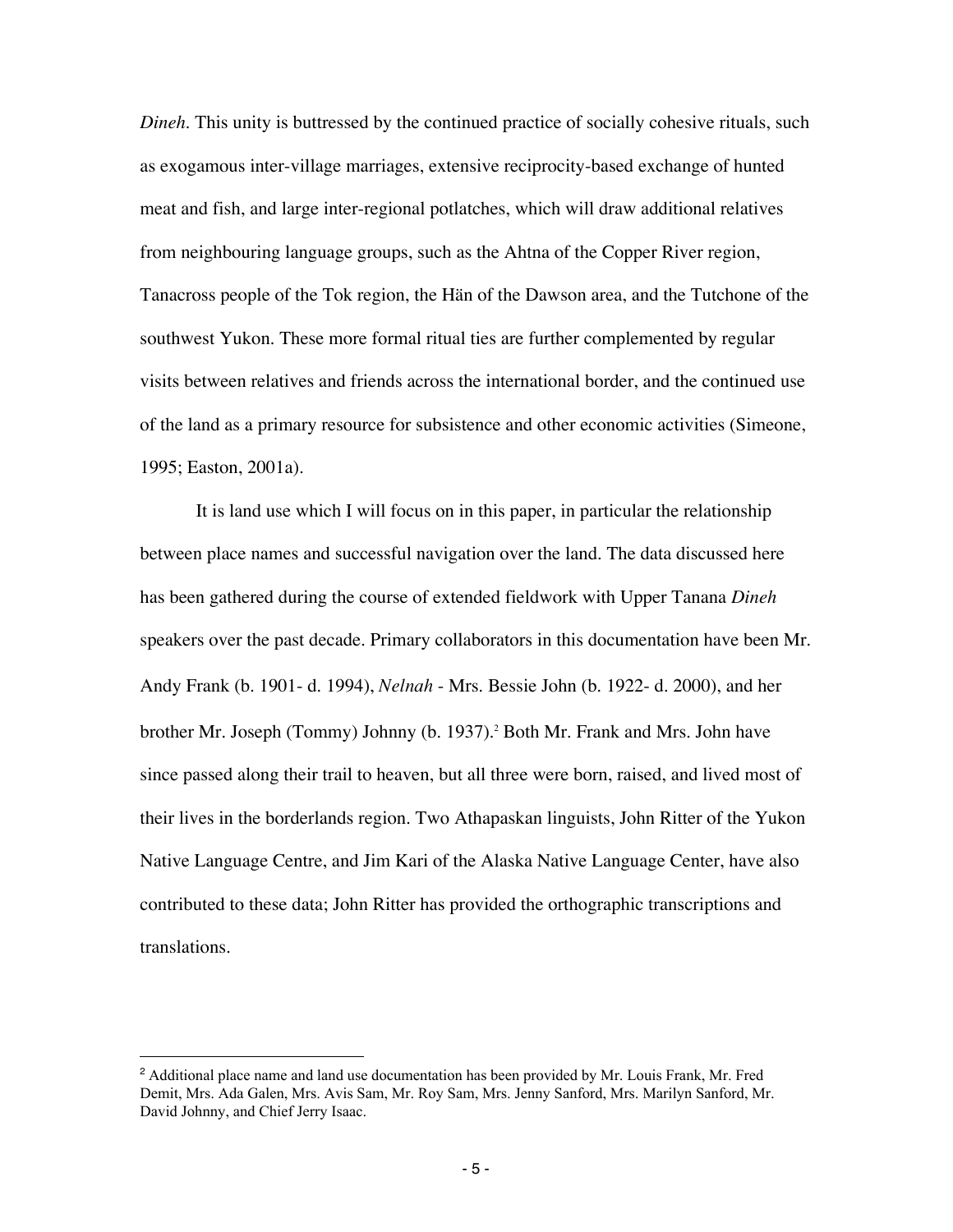For the purposes of illustration of my thesis, I am limiting my discussions to the watershed of Scottie Creek. This should not be taken as any indication that Scottie Creek *Dineh* did not range more extensively over the landscape both in the past and today - they did and do still, but that is another documentary project (see Easton 2003 and 2005).

#### PREVIOUS RESEARCH ON THE UPPER TANANA LANGUAGE

The published literature on the Upper Tanana language is relatively sparse. Paul Milanowski has worked with native speakers, principally in the Tetlin dialect and Tanacross language, to produce several booklets and a dictionary (Milanowksi 1979) for use as curriculum materials in local schools (see also Milanowski 1962). Because the Upper Tanana language is spoken in both Yukon and Alaska, it has also been documented by both the Alaska Native Language Center (ANLC) and the Yukon Native Language Centre (YNLC), each of which use a slightly different writing system (the former de-emphasizes the tone, the latter insists upon it).

Jim Kari of the ANLC has prepared several publications with Upper Tanana transcriptions. Tyone (1996) was transcribed and edited by Jim Kari. While ostensibly concerned with the Upper Ahtna, Kari (1986) necessarily includes subsidiary Upper Tanana materials resulting from the close kinship connections between his principal collaborators and Upper Tanana speakers. Kari has also undertaken extensive documentation of Upper Tanana, Tanacross, and Ahtna geographical place names, which

- 6 -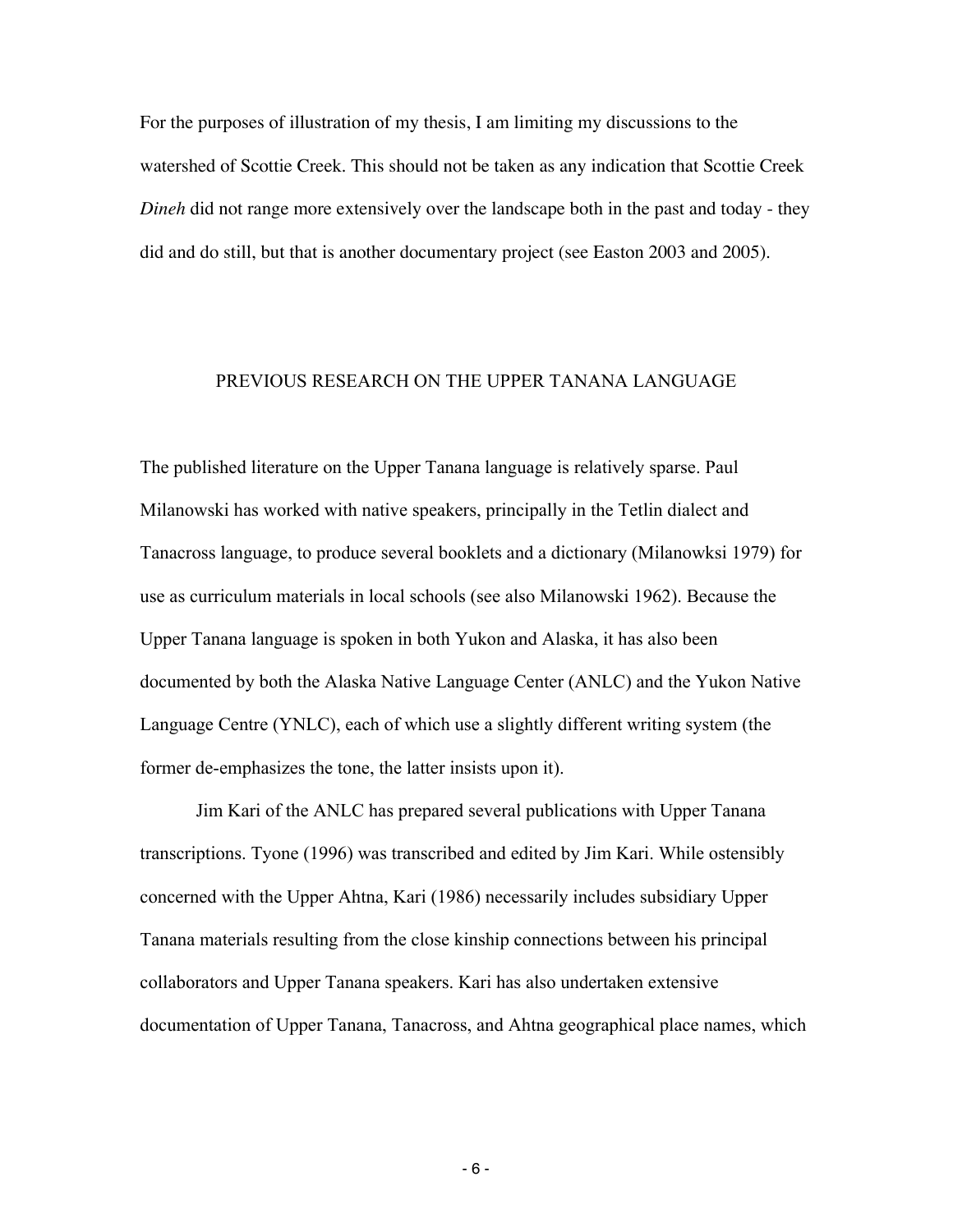he has generously shared with me and which forms a major underpinning of my own work on this topic.

The Yukon Native Language Centre has produced several curriculum aids, including basic language lessons (e.g. John and YNLC 1995) and computer-based talking books lessons in a number of Upper Tanana dialects and idiolects, as well as regular printed accounts of their group literacy workshops (e.g. YNLC 1995, 2001). Daniel Tlen transcribed a glossary of basic words in the Scottie Creek dialect of Upper Tanana in collaboration with Mrs. Bessie John (John 1997).

My own linguistic work has focused on Upper Tanana names for geographic features, personal names, and animal and plant names (Easton 2005b). Projects on Upper Tanana bird names and knowledge with Doris Johns and Upper Tanana semantic domain of fish and are currently ongoing (Friend, et al. 2005).

The schools at Beaver Creek, Northway, and Tetlin provide some measure of language training to both youth and adults. To date, however, there is nothing approaching a language-based immersion curriculum, which is generally regarded as one of the most efficacious methods for ensuring competent inter-generational language transmission.

The regional relationships between Upper Tanana and its neighbouring indigenous languages are less certain, but we can make several observations on the matter. To begin with, as noted above, the differences between Upper Tanana and their linguistic neighbours are relatively slight, reflecting considerable interchange of speakers across language boundaries within the region. This lack of extensive linguistic differentiation

- 7 -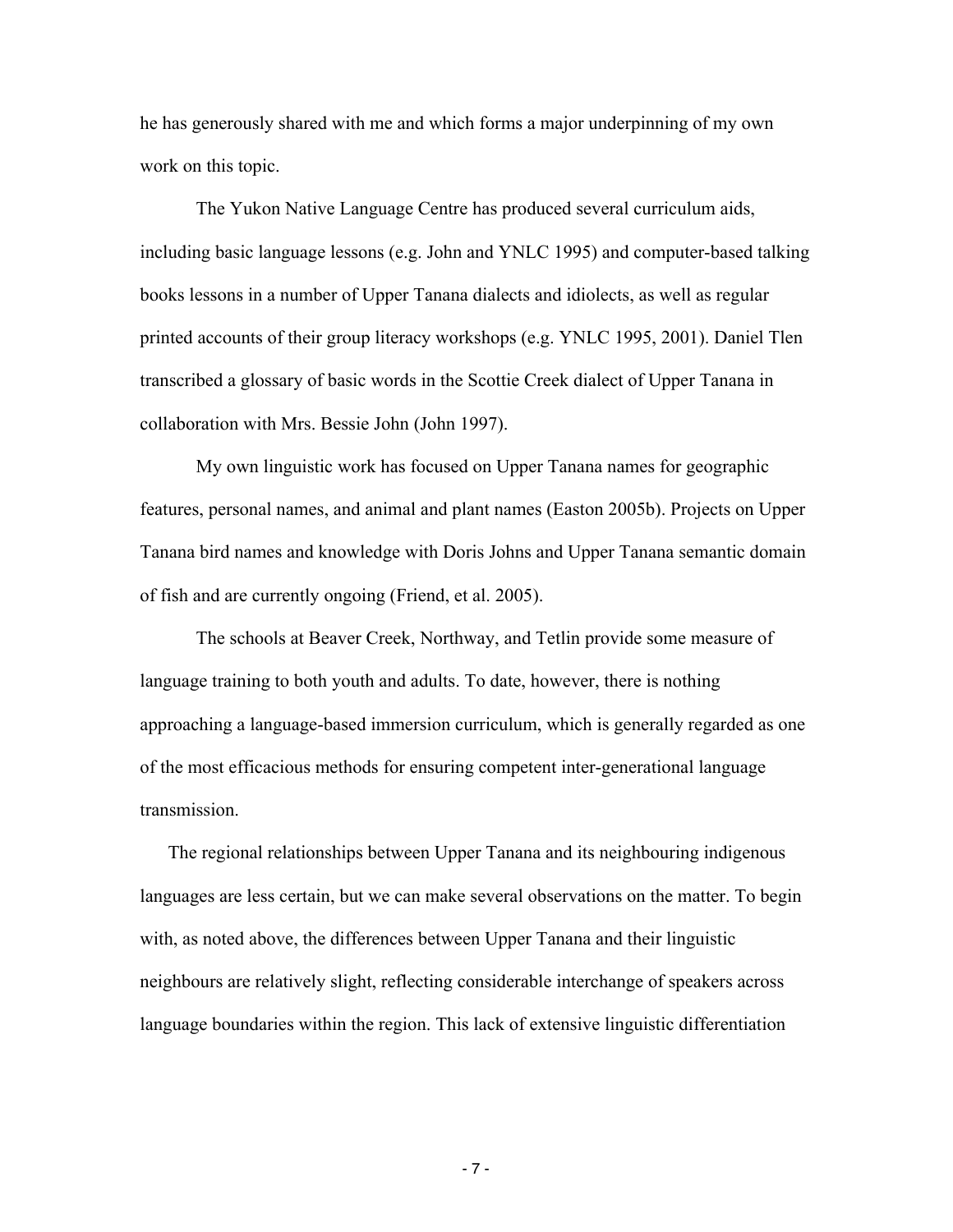reflects an important social-cultural characteristic of northern Athapaskan speaking peoples, namely that:

Intergroup communication has ordinarily been constant, and no Northern Athapaskan language or dialect was ever completely isolated from the others for long. The most important differences among Athapaskan languages are generally the result of areal diffusion of separate innovations from different points of origin, each language - each community - being a unique conglomerate . . .. Between Northern Athapaskan as a whole and the band or community dialects that are its fundamental sociolinguistic units the only useful larger categories are languages, and even these are sometimes arbitrary.... Whatever the language boundaries, the network of communication in the Northern Athapaskan dialect complex is open-ended.... People from adjacent communities usually expect to be able to understand one another's speech, if not immediately then surely after some practice. Local dialects and languages are important as symbols of social identity, but the native expectation that these differences, even across relatively vast distances, will not be barriers to communication gives the Northern Athapaskan speaker a distinctively open and flexible perception his social world (Krauss and Golla 1981:68-69).

The Upper Tanana language is no different in this regard. While it is a distinct language, it nevertheless shares similar features of one sort or another with Tanacross, Gwi'chin, Northern and Southern Tutchone, Lower Tanana, and Han. This indicates considerable linguistic and hence social exchanges over an area stretching from east of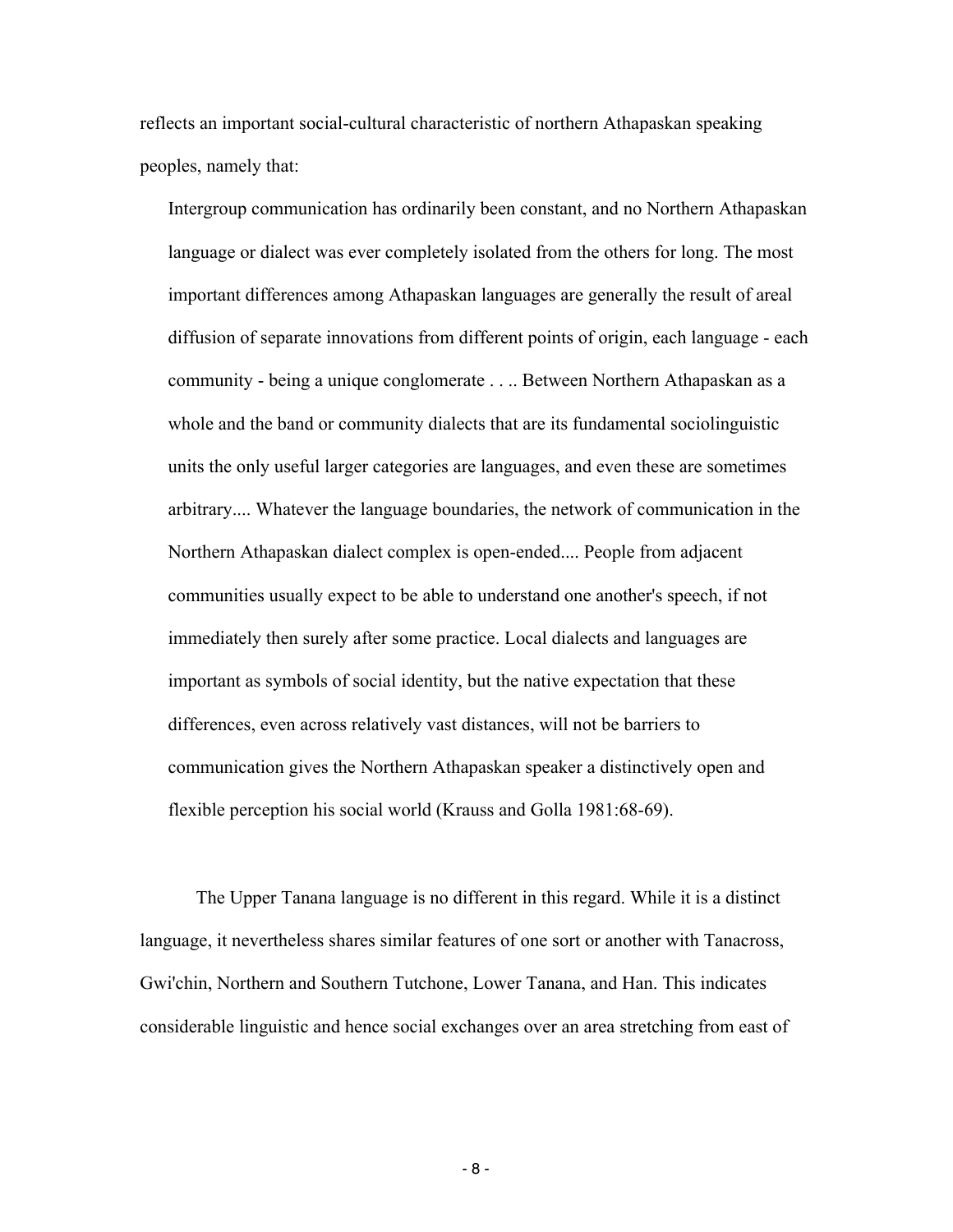Fairbanks to the Old Crow flats, exchanges which the evidence suggest have been going on for several thousands of years. As McKennan notes:

The Athapaskans on the Tanana and Yukon rivers, from the Tutchone to the Ingalik, do not fall easily into a number of discrete cultural or linguistic blocks; rather, they constitute a continuum of local bands whose respective microcultures and dialects differ only slightly from those of their immediate neighbors. Over a span of several bands the linguistic differences are compounded, with mutual intelligibility diminishing in rough proportion to the intervening distance . . .. it is hard to say whether the linguistic jumps from the Minto dialect (of Lower Tanana) to Upper Koyukon and from Upper Tanana to Southern Tutchone are greater than the jump from Minto to Upper Tanana (Michael E. Krauss, communication to editors 1978). Indeed, both Tanacross and Upper Tanana speakers told McKennan that they are able to converse with Lower Tanana speakers less easily than with speakers of Han, Ahtna, and Southern Tutchone, although it is not clear whether or not this is because they have acquired some degree of competence in these languages through extensive and often intimate contact (McKennan 1981:563).

Finally, it seems pretty clear that a multi-lingual capacity was the traditional norm amongst the western subarctic Athapaskans. Bessie John, at a language workshop in Whitehorse told how, "In the old days we were sent to another village to learn their language, when we were little we would just stay there and speak their language; then we know it." She herself learned Northern Tutchone as a young girl from her years living at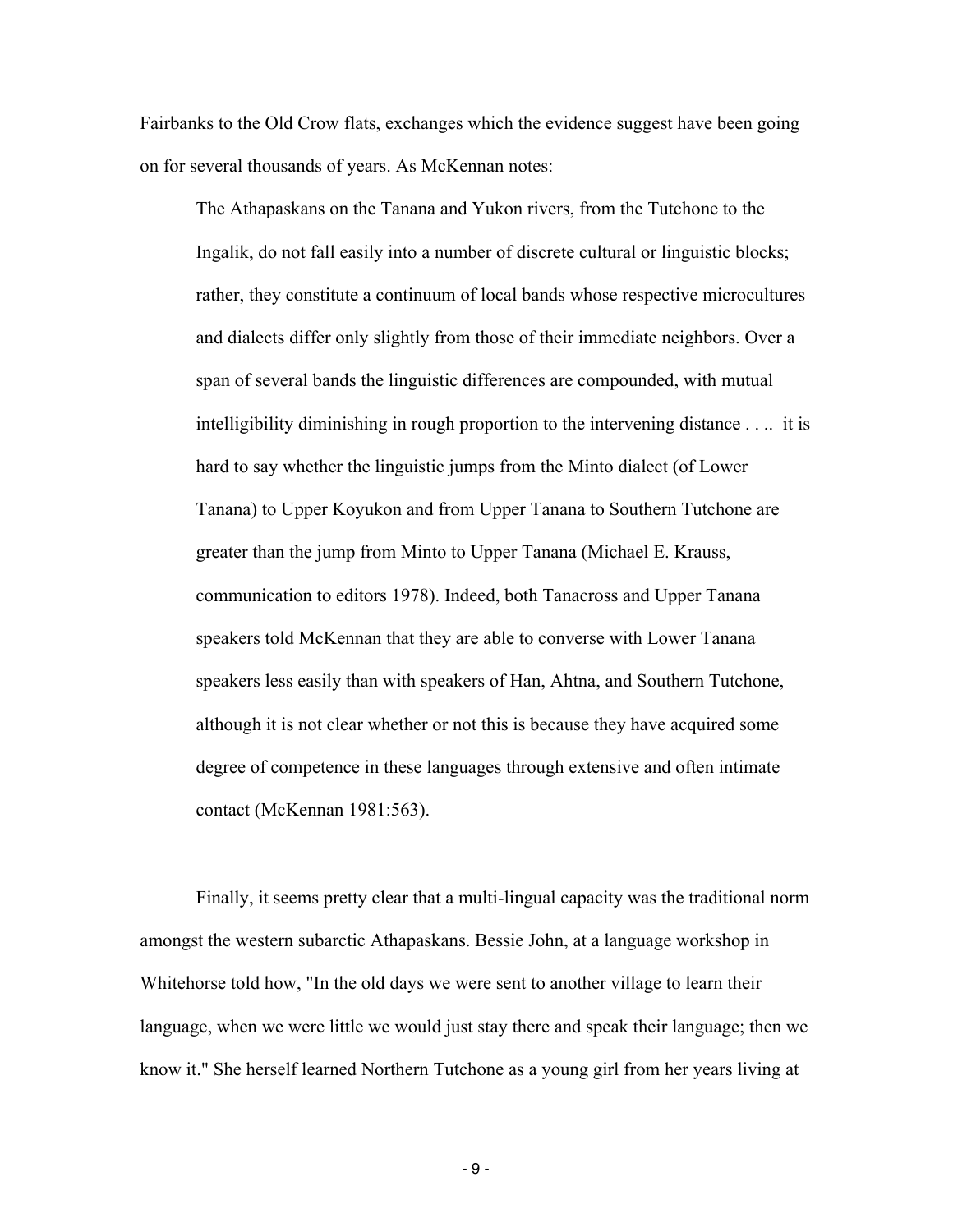Fort Selkirk, where her maternal grandmother was from, and Coffee Creek, which was shared by speakers of both Upper Tanana and Northern Tutchone.<sup>3</sup> For the neighbouring Ahtna, Kari has observed that:

The Upper Ahtna have an impressive tradition of multilingualism. Most Upper Ahtna Elders can speak the two distinct languages of the Tanana drainage - Upper Tanana and Tanacross - and they are familiar with the other dialects of Ahtna spoken down the Copper River and to the west. The Upper Ahtna often sing and dance with the Tanacross, Tetlin, and Northway people at Copper River potlatches. . . . The . . . Dena'ina or (Tanaina) of Cook Inlet, and the Western Ahtna had a tradition of speaking and understanding each other's languages. Early in the period of Russian occupation the Russians employed Dena'ina as agents and interpreters as they contacted the Ahtnas and other Athapabaskans in interior Alaska (P. Kari 1985:16, and footnote 3, pp. 16-17).

The Upper Tanana language seems most closely related to the Hän and Gwich'in languages, which lie, to the North (Ritter, pers. comm,n.d.).

The Tanacross language, spoken to the east of Tetlin, and the Lower Tanana (sometimes called simply Tanana) language, spoken yet further downstream along the Tanana River, are mutually distinct, though closely related, languages which combined with Upper Tanana constitute the Tanana linguistic group proper.

The Scottie Creek dialect represents the eastern-most expression of the Upper Tanana language. To the west are dialectally differentiated members centered at the mouth of the Nabesna River - referred to as speakers of Northway dialect, and about

<sup>-&</sup>lt;br>3 <sup>3</sup> Bessie John, Upper Tanana Language Workshop, Yukon Native Language Centre, 12 November 1997.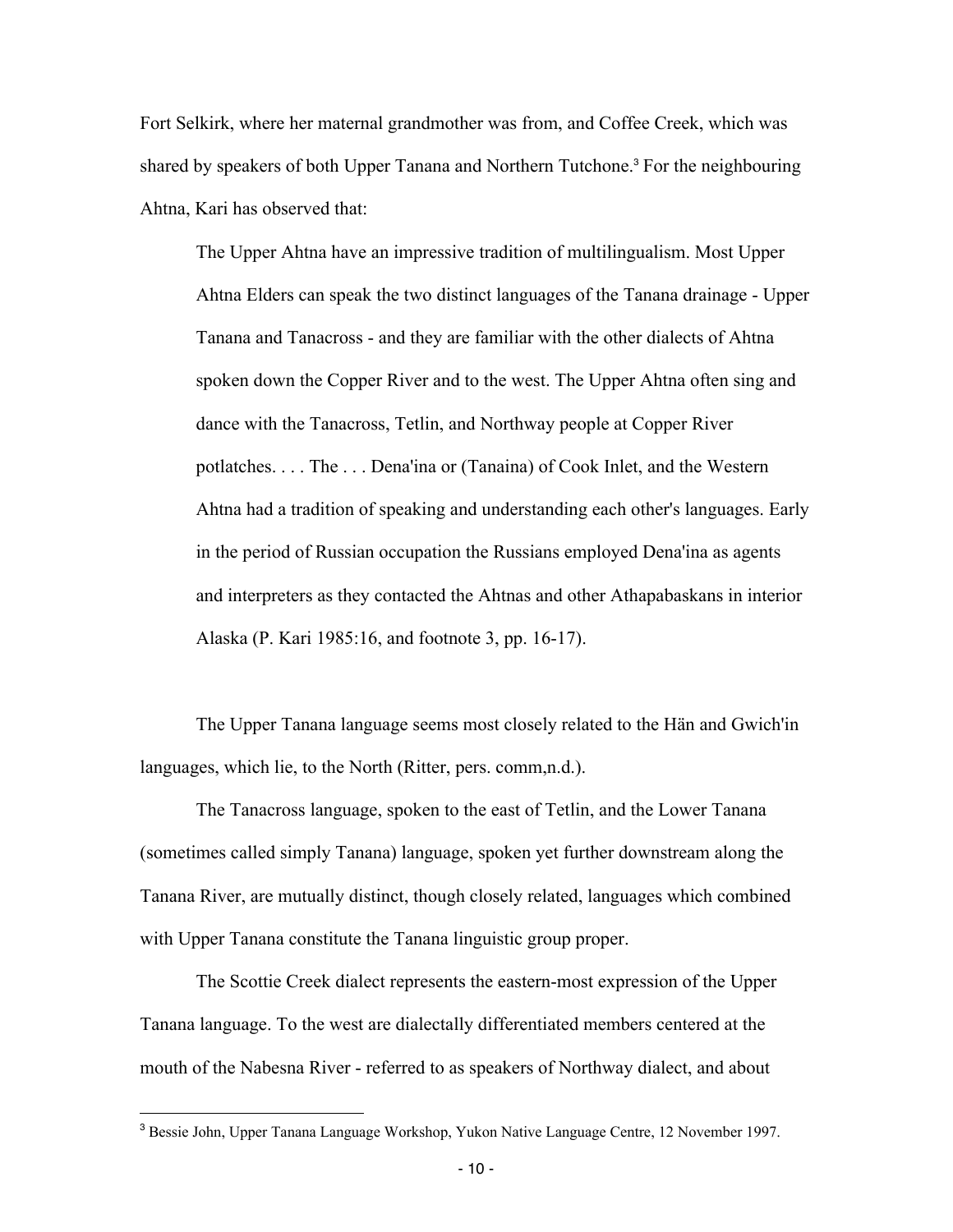Tetlin Lake - referred to as speakers of Tetlin dialect.<sup>4</sup> However due to a lack of any concrete linguistic data, it is uncertain whether there was a distinctive Upper Chisana River dialect. Based on the dialectical differentiation present between Scottie Creek, Northway, and Tetlin, this distinction may have been possible, but its features are now undoubtedly lost to us.

## VILLAGE AND PLACE NAME DISTRIBUTION IN THE SCOTTIE CREEK VALLEY

As much as possible, travel in the Scottie Creek valley is orientated to trails along the base of the hills which skirt the muskeg lowlands. These are intersected by trails crossing the uplands to provide "shortcuts" over the mountains. The use of the creek itself as a trail today is inhibited by the prevalence of beaver dams throughout the lower drainage as well as the meandering length of the stream. However, most villages are down below, near water, and many are separated one from the other by the low wetlands which characterize the valley floor. The distribution of remembered village locations is perhaps denser than we might expect, concentrated in 4 areas along the watershed (see Table 1 and Fig. 1), and perhaps denser than we might expect based on the usual representations of aboriginal demographics of the western subarctic of less than one

 $\overline{4}$  Some would disagree with this categorization: lumping the Nabesna, Scottie Creek, and Chisana localities as a single dialect group of Upper Tanana that is distinct only from Tetlin dialect (c.f. McKennan 1981:563  $& 562$ ). Based on my exposure to the language, participation in language workshops sponsored by the YNLC, and discussions with its director, linguist John Ritter, I am inclined to make the distinction. More importantly, this position is further supported by linguistically competent speakers who also recognize subtle, but consistent distinctions in pronunciation of personal and place names. Having said this, I also believe, based on my understanding of demographic migrations in the area that the current dialectical distinction between Northway and Scottie Creek arose relatively recently, perhaps within the past two hundred years.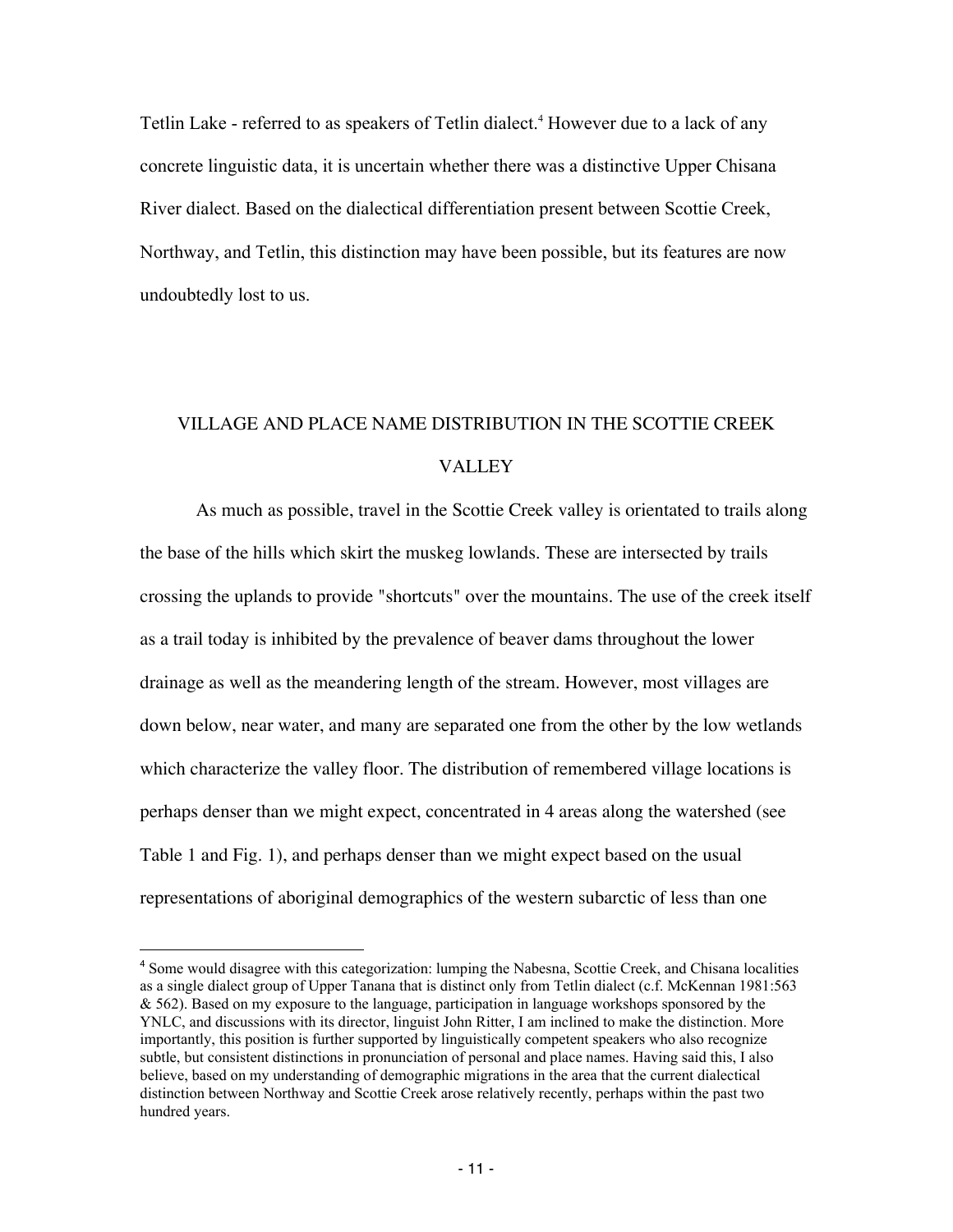person per one hundred square kilometers (Kroeber, 1939, McClellan and Denniston,

1981).

|         | Table 1. Known Village Locations in the Scottie Creek Valley                                                                                      |
|---------|---------------------------------------------------------------------------------------------------------------------------------------------------|
| Map $#$ | 1. Lower Scottie Creek (Tthee K'ät Niik):                                                                                                         |
| $1-A)$  | Tthee K'ät / rock weir /                                                                                                                          |
| $1-B$ ) | <i>Taa Tl'ât</i> / water swirling (water gyres) / [Jim Kari has collected a                                                                       |
|         | toponym for this locale as $Tehmil K'eet$ , roughly translating as "fishnet<br>place".]                                                           |
| $1-C$   | Tayh Tsälh / hill small / (gloss: small hill; [english locally known as<br>High Cache])                                                           |
|         | 2. Little Scottie Creek (Ts'oogot Gaay Niik):                                                                                                     |
| $2-A$ ) | Tayh Chil ' / hill point / (gloss: point of the hill)                                                                                             |
| $2-B$ ) | $Ts'oogot\ Gaay$ / ?? / (unanalyzable, $gaay = "small"$ )                                                                                         |
| $2-C$   | $N\ddot{\mathbf{i}}\dddot{\mathbf{i}}\dddot{\mathbf{i}}'$ / look out (away from) /                                                                |
| $2-D$   | Taatsàan' / raven, crow /                                                                                                                         |
|         | 3. The "middle course" $(Ts'oogot Niik)$ :                                                                                                        |
| $3-A)$  | Diah Kàteèłąy / ?? / (Mr. Johnny's gloss: "sandpiper washed out creek")                                                                           |
| $3-B)$  | <i>Naagät Kąyy'</i> / fox den / [on the little hill]                                                                                              |
| $3-C$   | Łįį Tthiitth'änn / dog head bone / (gloss: dog skull)                                                                                             |
| $3-D)$  | Tuu Tüh Tay / water across trail /                                                                                                                |
| $3-E$   | <i>Lèek'àth Níik / mud (cold?)</i> stream / (gloss: muddy creek)                                                                                  |
|         | 4. Upper Scottie Creek                                                                                                                            |
| $4-A$ ) | Nàhtsià ch'ihchuut / wolverine grab or steal something (with one's<br>mind) / (gloss: a person grabbed wolverine's spirit power with his<br>mind) |
| $4-B$ ) | <i>Ruup Shah</i> / Ruup's house / (gloss: Bill Rupe's cabin and trading<br>locality)                                                              |
| $4-C$   | Tayh Shit / hill in / (gloss: in the hill; actual reference to two<br>successively occupied villages, 4-C-1 and 4-C-2)                            |
| $4-D$   | Niiduu Ts'inehdayh / lynx shot with arrow / (gloss: we shot lynx with<br>arrow).                                                                  |

Ecologically the Scottie Creek valley is very fecund, holding one of the largest contemporary moose populations in the Yukon, substantial fish populations, lies contiguous to the Chisana and Nelchina caribou herds migration routes, and traversed by the western interior flyway along the Shakwak Trench of a wide variety of migratory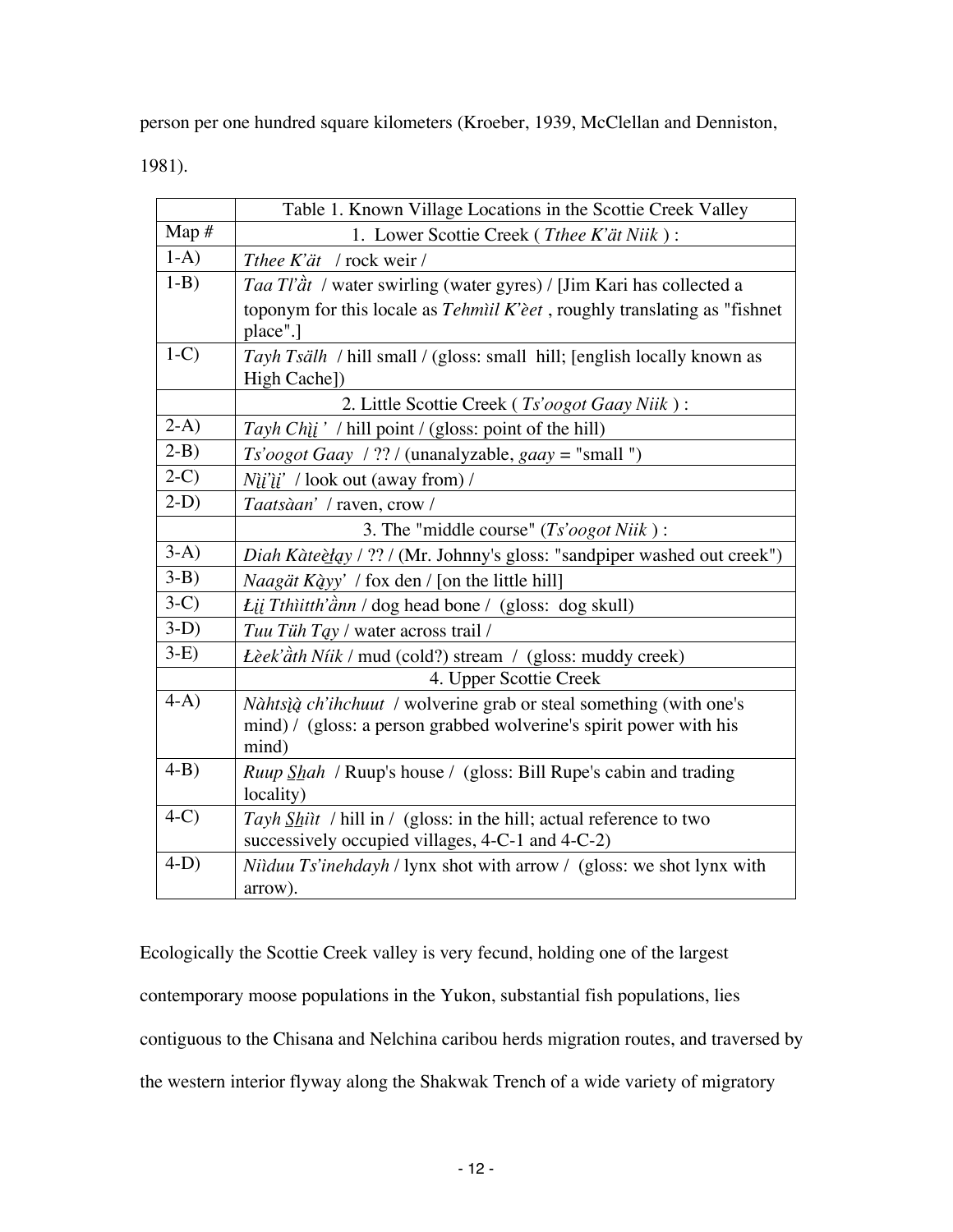birds. Combined with the probable effects of historically documented epidemics, it seems likely that the area held a much more substantial population than previous general estimates (Easton 2005a:60-65).

I have conducted field documentation of the trail from *Ts'oogot Gaay* to *Tayh Chìi*, in the Little Scottie Creek area and on to the village site of *Naagat Kaiy* on the middle reach of the creek, as well as the trail from *Tayh Tsälh* to *Taa Tl'àt* and on to *Tthee K'ät*, at the confluence of Scottie Creek and the Chisana River. Bill Sheppard has done some archaeological survey in the lower reaches of Scottie Creek (Sheppard, 2000); In addition to documentation of the trails and surface surveys (Easton, 2001b), I have also undertaken test excavatons at a number of localities along the trails (Easton 2002, 2003).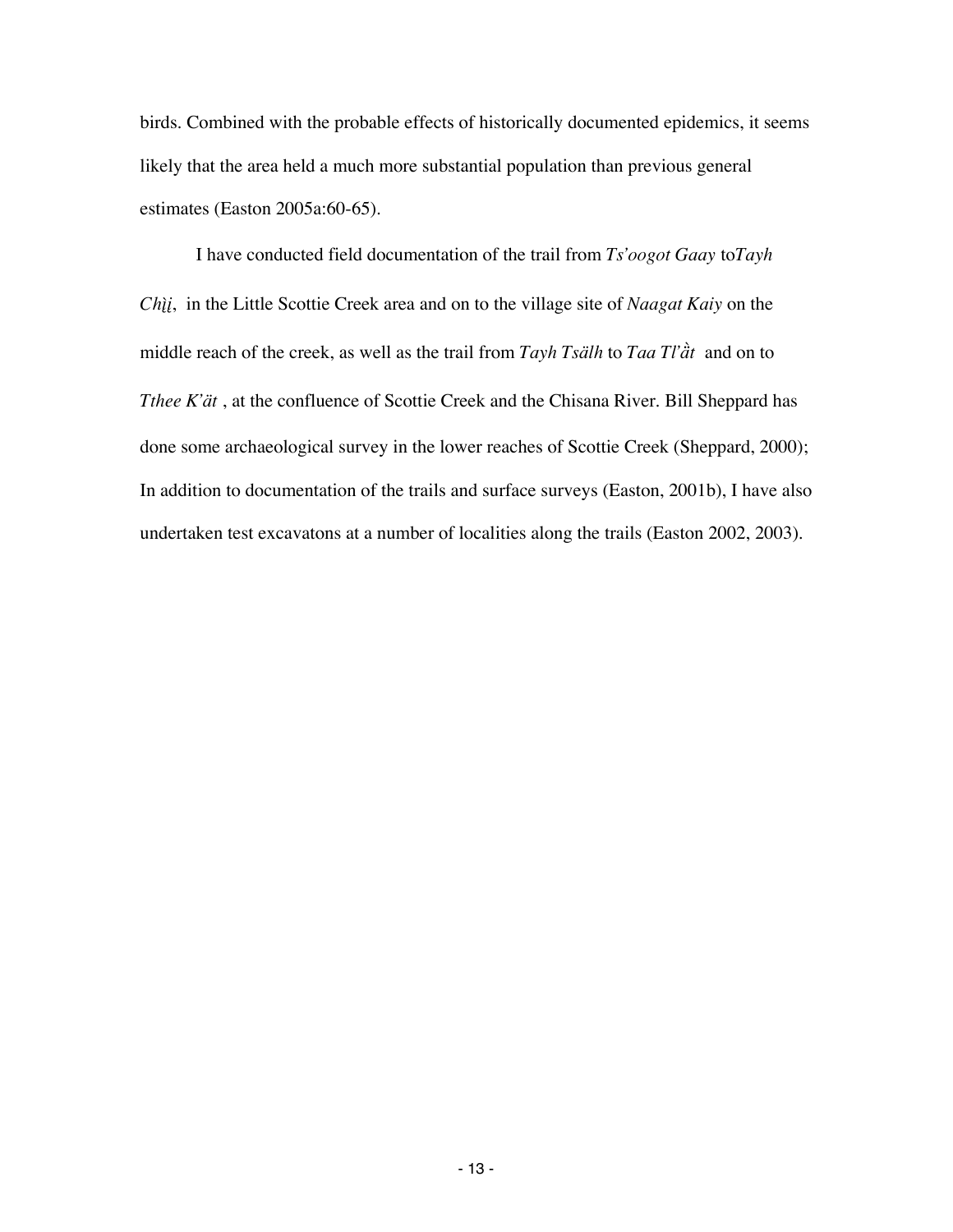

**Figure 1. Geographical Distribution of Named Villages in the Scottie Creek Valley.**

Surface features at *Ts'oogot Gaay* include large arenas (eight to ten metres) of roughly circular open space within the dense stands of willow which have grown up since its abandonment as a village after an influenza epidemic about 1919 (possibly the interior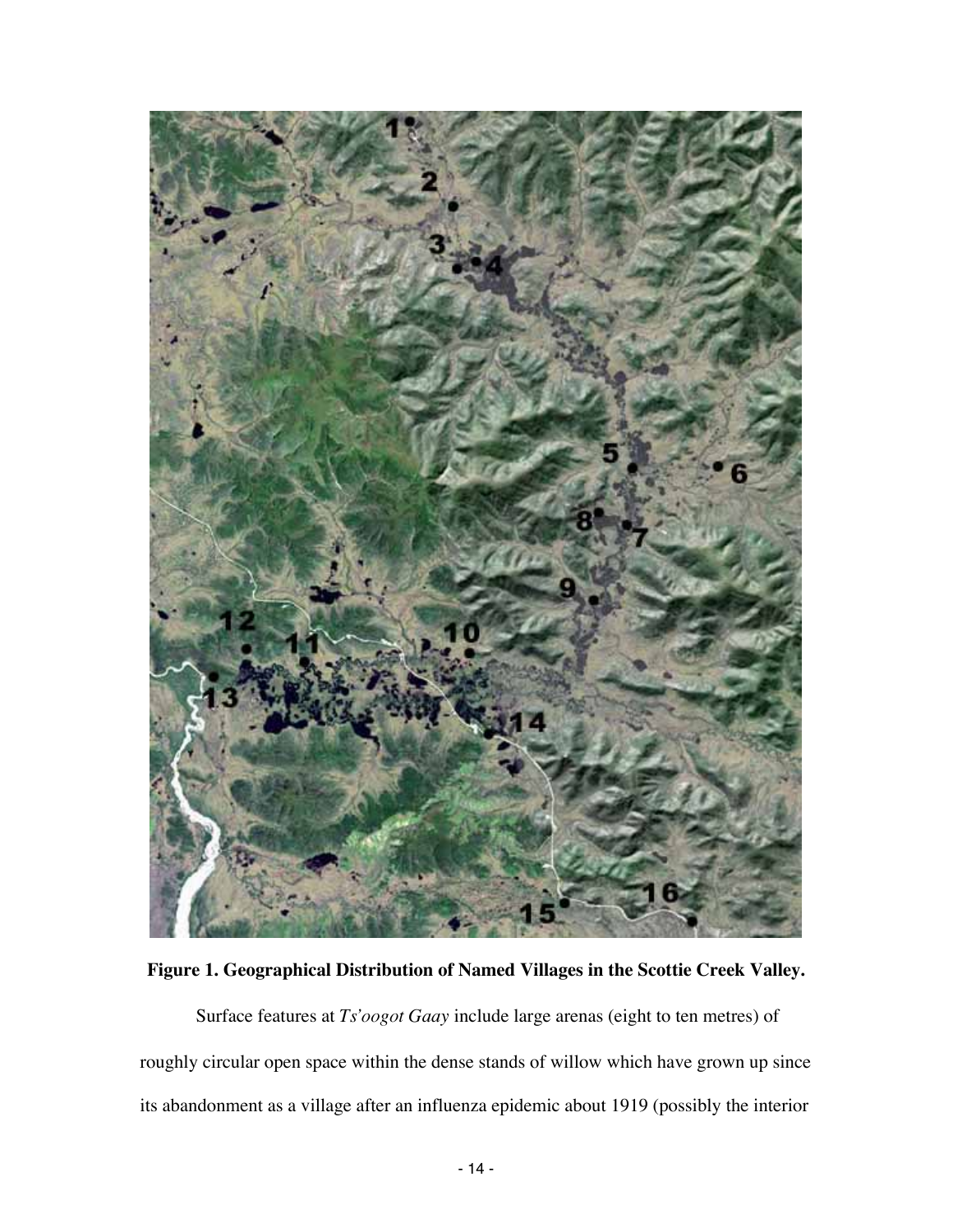reach of the Spanish Flu epidemic). It is said that only two members of *Ts'oogot Gaay* survived. The area holds a number of graveyard localities, including the mass grave in which most of the village was buried during the great sickness. Mrs. Bessie John told me the open spaces were the locations of the large domed skin houses used in those days. *Ts'oogot Gaay* continues to be an important subsistence fishing spot to this day for her matrilineage.

The village site of *Tayh Chìi*<sup>'</sup> sits on a hillside north of Scottie Creek, overlooking the southwest. It's occupation reaches back to at least the mid-19th century, based on the genealogies of those buried in the locality. Eight cabin sites from the mid-20th century were identified, as well as abundant historic refuse, such as a broken phonograph, tins and bottles, a rotting axe handle, and, beneath the moss next to the communal firepit, a cache of peeled and coiled spruce root.

The village site of *Naagat Kaiy* occupies the higher ground on either side of *Lii*<sup></sup> *Tthìitth'ann Niik*. A well-used fishing site during the historic period, the locality also contains substantial archaeological deposits of the Late Prehistoric and the middle Holocene Northern Archaic traditions, as well as an unidentified occupation below these deposits (Easton 2001).

The small village of *Tayh Tsälh* sits on a bend in *Ch'atx* $\ddot{q}a'$  *Niik*  $\rightarrow$  ? stream / -(English - Desper Creek), just before it joins Scottie Creek. Mr. Andy Frank lived here for many years alongside his mother, Mrs. Bessie Mason. There is also a large cleared area on which wall tents were pitched and occupied by others coming to the location for fishing at the weir which was set up here. Excavations of ground caches for the storage and ripening of fish are present throughout the site.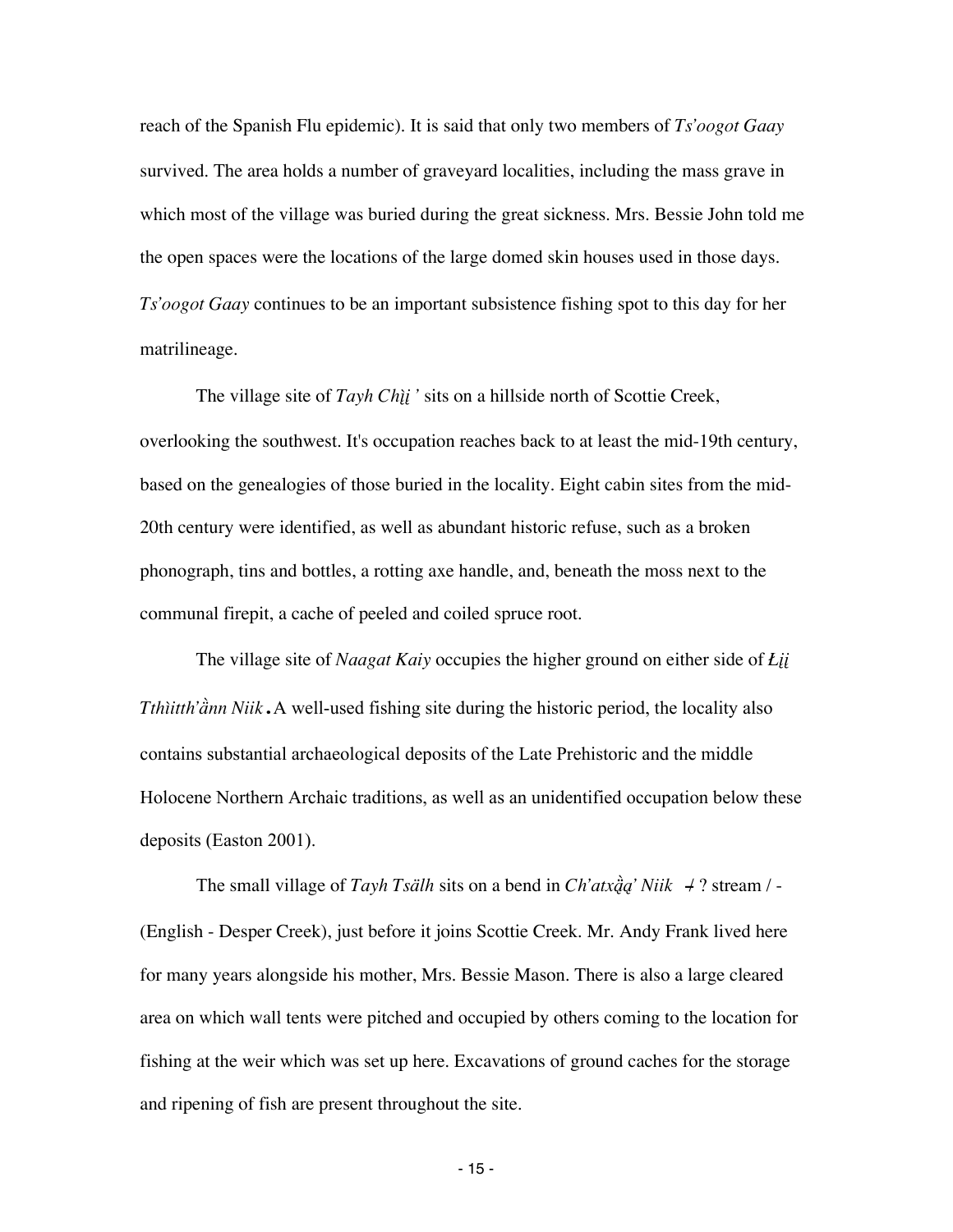Occupations at *Tthee K'at* are subdivided into three sub-areas, two along the river and one up the hillside. The first sub-area was historically occupied by the famous *Dineh* shaman Titus John, and several other families from the upper Chisana; it was here that Titus had his near-fatal encounter with a malignant messenger in the form of a fish sent by a rival shaman. The second area, nearer the confluence with the Chisana, was occupied by Bell John and several other families, and lies along the bank from which the fish weir extended across the stream, from which this village takes it name. I was told that further downstream, closer to the confluence, were even earlier occupations, abandoned after they were flooded. The third sub-area climbs up the entire hillside to the very top; scattered along the hill are numerous house locations, occupied historically by White River Johnny, Mr. Andy Frank, and others. There are least three distinct graveyards along the hillside.

Altogether, to date some 300 place names have been documented within the Scottie Creek drainage, an area of about 2000 square kilometers. The density of these names on the landscape must somewhat reflect the intensity of its traditional use, as Hunn (1994) demonstrates for a number of other societies, leading us to question the traditional pre-contact population densities of the region.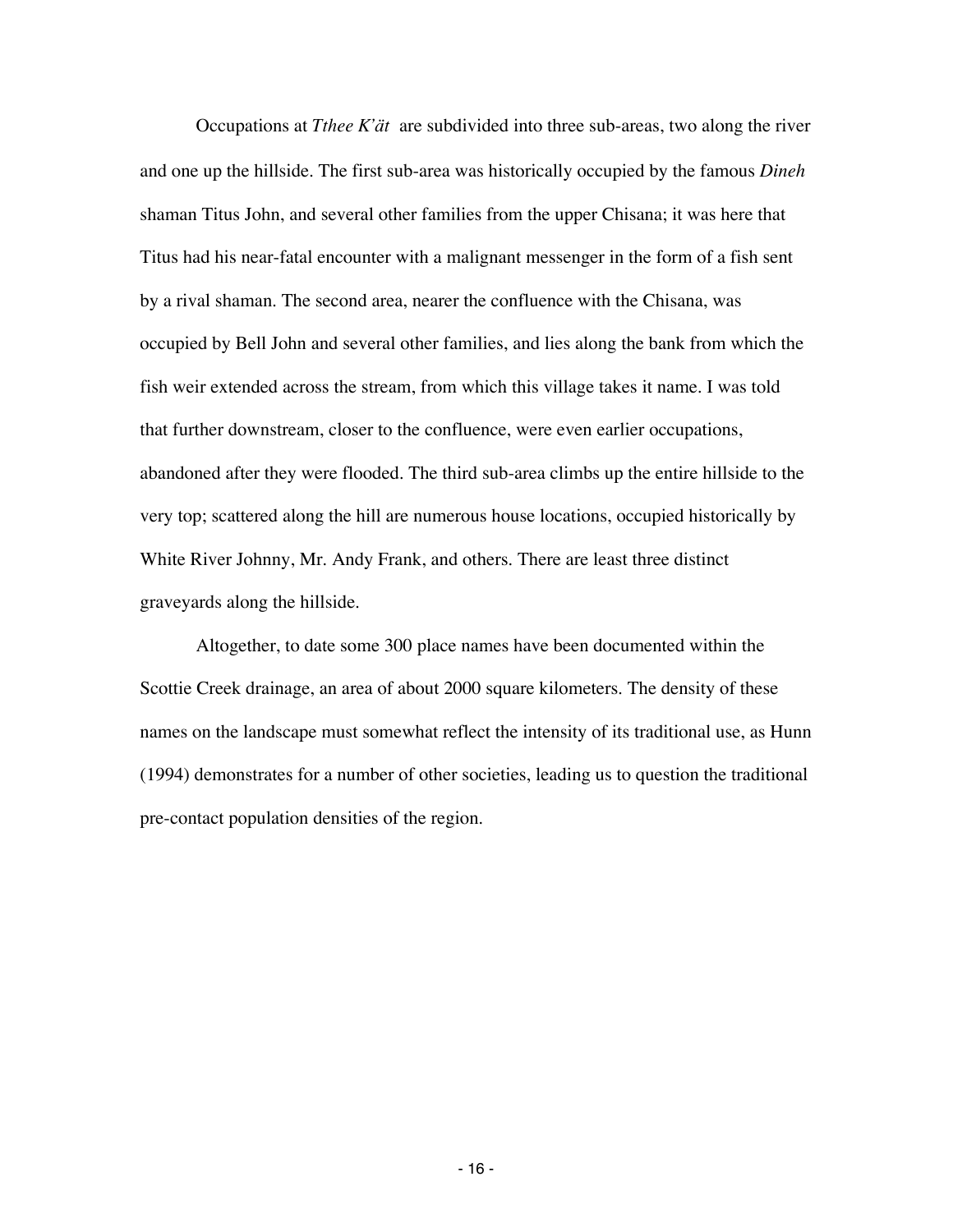#### The Cognitive Function(s) of Place Names

In recent years a considerable amount of writing has focussed on place names which function as, in the words of Keith Basso,

durable symbols of distant events and as indispensable aids for remembering and imagining them . . . . place-making is a way of constructing the past, a venerable means of doing human history, it is also a way of constructing social traditions and, in the process, personal and social identities. We are, in a sense, the placeworlds we imagine (Basso, 1996:7).

This perspective, which I will here refer to as the "cognitive" approach to place names, has been fruitfully applied to the southwest Yukon by Julie Cruikshank (1981; 1990; 1998), and others throughout the western subarctic.

Drozda (1995:106), for example, writes that "names are not applied to places arbitrarily. The very fact that a place is named often establishes or reveals its significance."

In the traditional Yup'ik order, nurturing harmony is essential in keeping places significant. That is, places are significant in relation to other places and to the individual and collective Yup'ik psyche and worldview. (Drozda, 1995:105).

Cruikshank (1990:71) concludes that

What I am suggesting here is that for Athapaskan elders in the southern Yukon, the landscape is more than just an included theme; they seem to be using *space* (in the form of place names and travel accounts) to talk about and possibly to think about *time*. Familiar landscape features become symbols allowing people to talk about culture."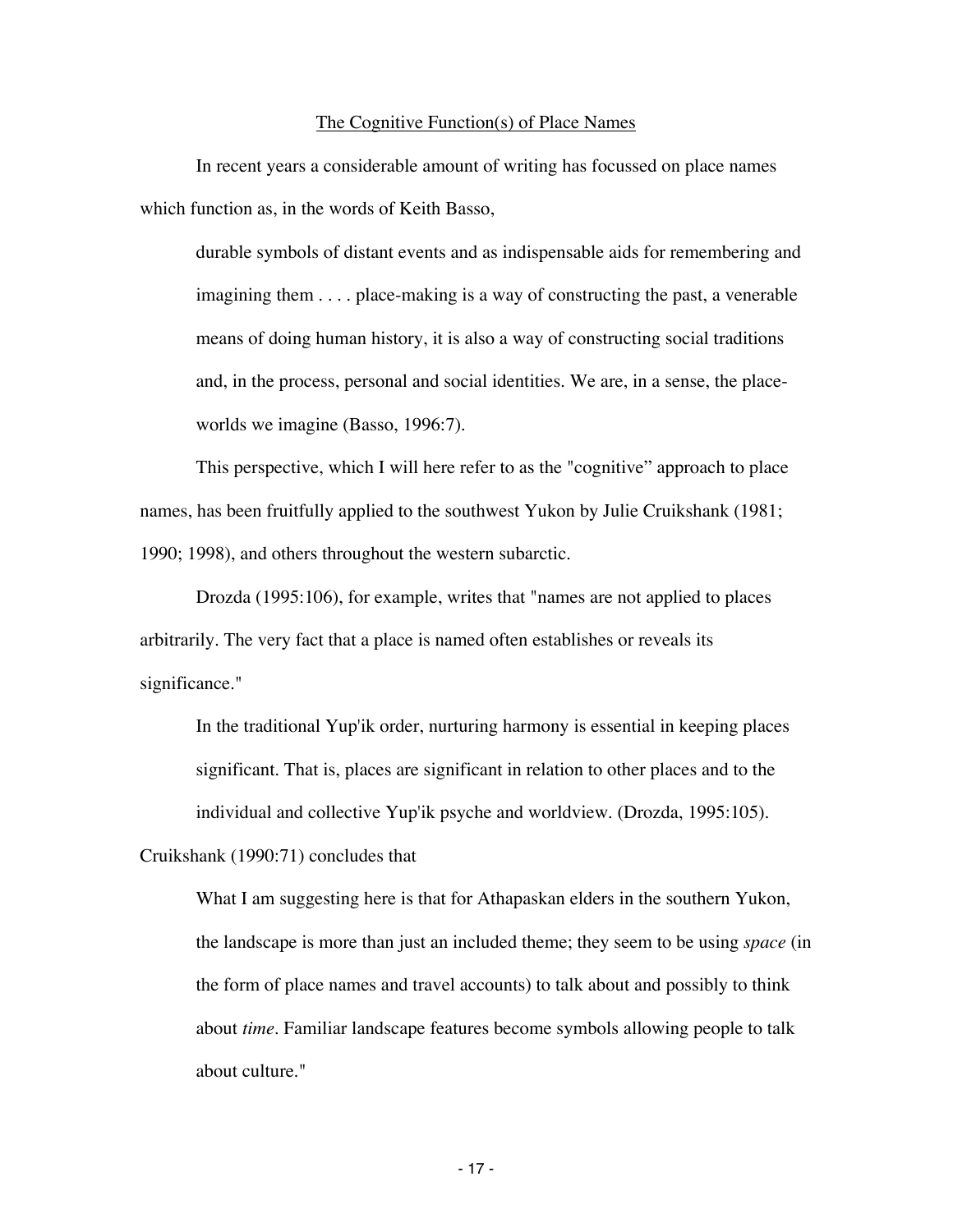And although outside of the Athapaskan region proper, Thornton has demonstrated that place names among the *Tlingit* are multi-functional mnemonic symbols, repositories of both environmental and social knowledge, which "when strategically displayed in rituals and other communicative acts, [also] function to distinguish and unite social groups in myriad ways" (Thornton, 1997:295; see also Thornton 1998 for a review of the anthropological study of place names).

It is clear that, to paraphrase Levi-Strauss (1963), some place names are "good to think."

This articulation of place names and history and place names and mythical thought has proven to be very productive in demonstrating some of the cognitive interests and moral values of Athapaskan *Dineh*, but it has also diverted our attention away from the functional role of place names in navigation on the landscape.

It is commonly asserted, for example, that *every* place name has a story behind it, that they *all* make reference to an historical or mythological event. This claim is really only true in the most abstract way - in so far as someone, at some time, named the place, and that subsequently others have passed by it and had some experience nearby - in this way we can assert that "something happened here", but similar somethings have happened everywhere through all time. The point the cognitive approach is making is that *some* places are thought of more often and more intensely than others, not that *all* places are.

In the Scottie Creek valley there are clearly named locations which are associated with historical or mythological events.

Some are quite prosaic historical events, such as: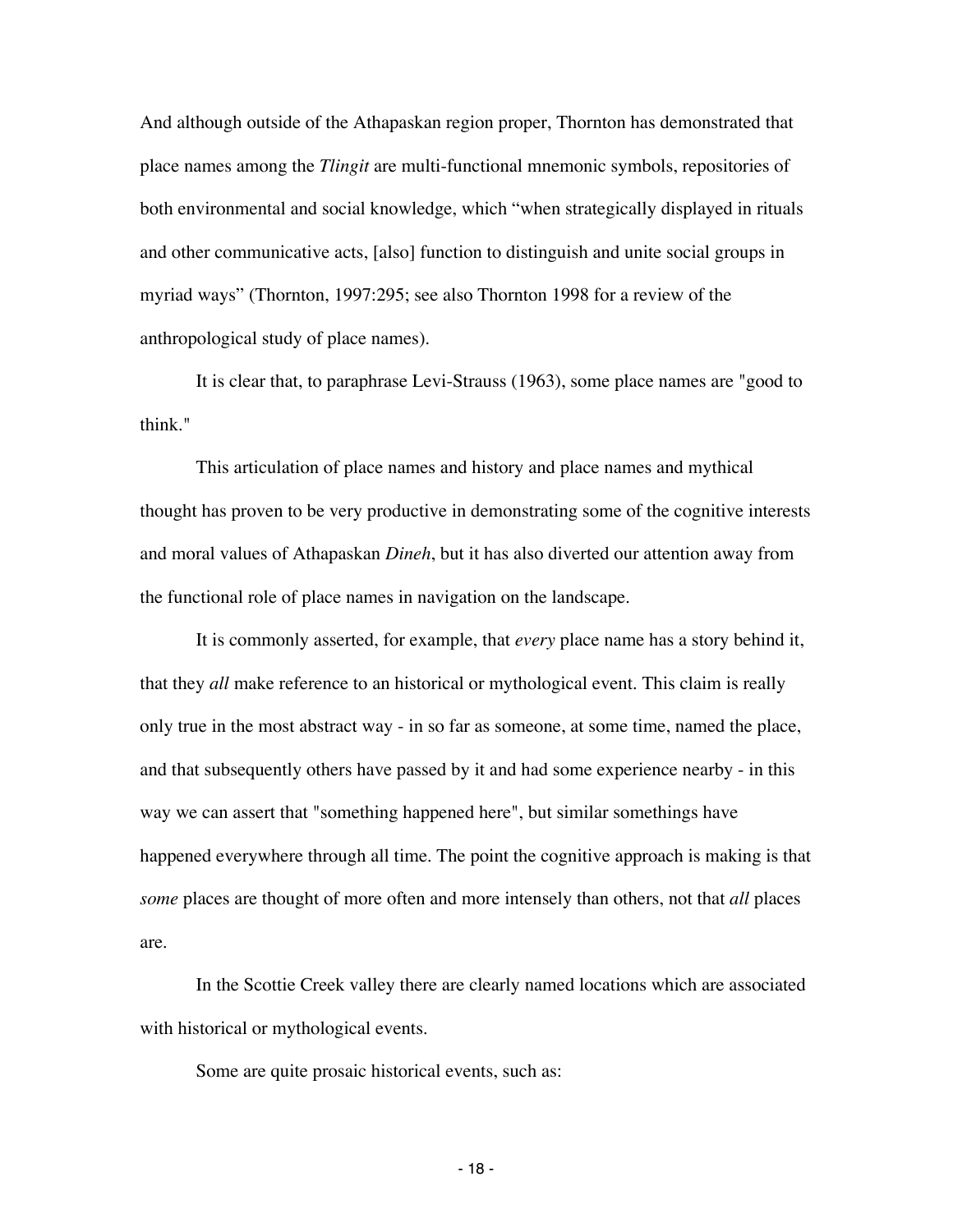• *Ch'itl'ahtà' Mbòh Neetòł Dänh* / (unanalyzable personal name [of Bentley Mark's grandfather]) toboggan broken place where / - which we can gloss as the "place where *Ch'itl'ahtà*'s toboggan broke down."

#### And

• *Siik Mànn'* / Ziik lake / which is the lake on which the mid-20th century trader Ezekiel (Zeke) Mullet had a cabin.

Others are more oblique, such as:

• *Yihkah Männ'* / daylight coming out lake /, which is a reference to its use as an overnight camp, and perhaps its use as a place to establish an animal relationship.

And

as:

*Stsǎy Tthìi'ààl*&/ my grandfather's pillow /, which may be a reference to the burials of ancestors along its hillside.

Some are word compounds so ancient that they are unanalyzable within our

knowledge of the current lexicon, such as

• *Ts'oogot Gaay* / ? - *gaay* = little or small /

a fact which suggests a very old occupation indeed (Sapir, 1916).<sup>5</sup>

While still others are frequently referenced due to their mythical allusions, such

• *Taatsaan T'oh / raven's or crow's nest /.*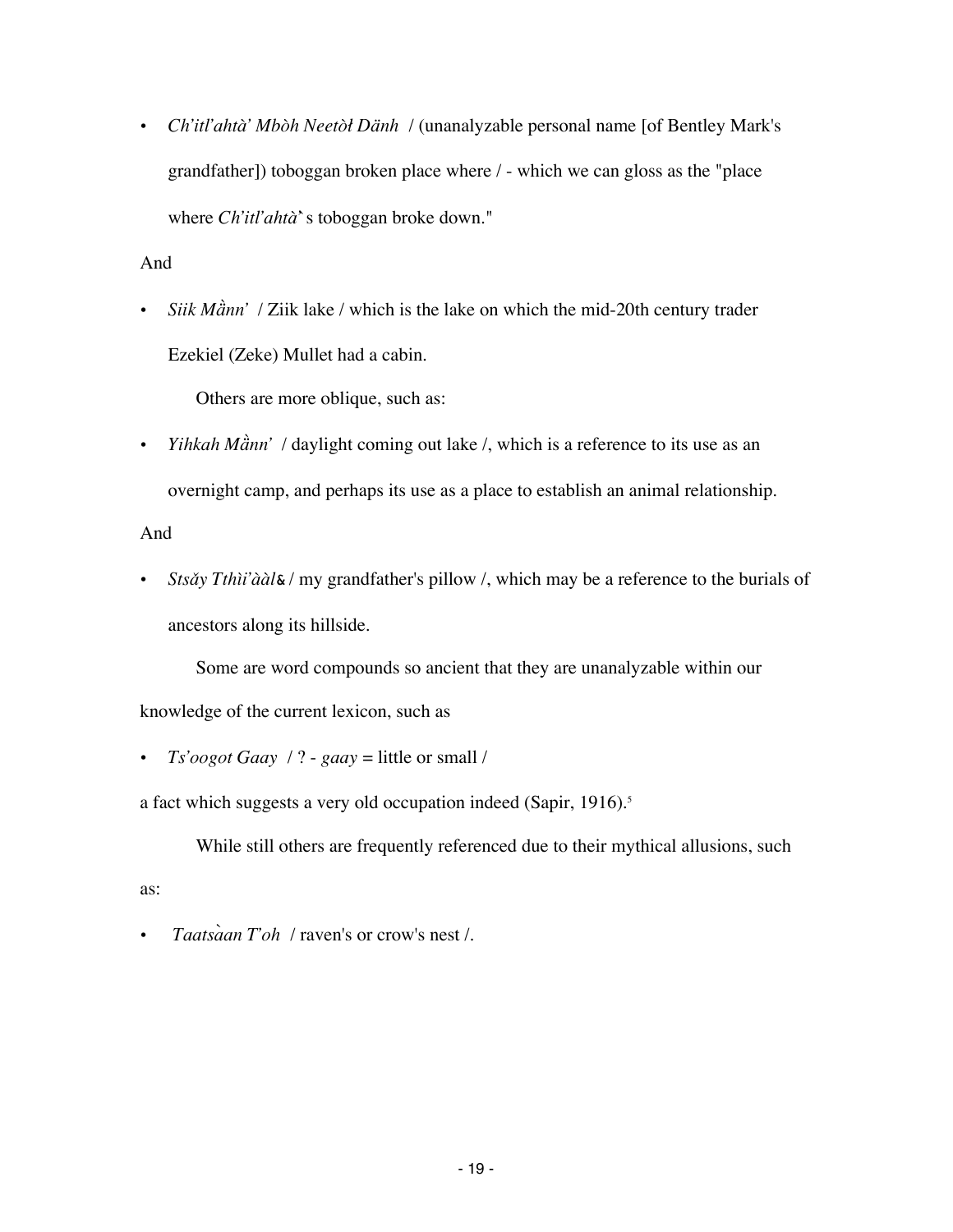#### Place Names as Navigational Aids

However, what is also clear in my oral history research of named places is the number at which nothing much of anything is recalled. For example, one exchange ran thus:

Interviewer:

"So, tell me about this place,  $G\hat{i}\varrho M\hat{a}nn'$  what happened there?"

#### Respondent:

"Nothing. People walk that trail along there. It's just a lake."

But it is a lake with a name, which the cognitive approach would maintain has further significance. My simple point to be made here is that the primary, and perhaps only, significance is that naming the lake *G*i<sub>Q</sub> Mann' allows one to distinguish it from any of the other lakes in the area, such as *Tlohteet Mann'* / grass lake /, or *Naaxay Ch'ildeel Mànn'* / frog eats something lake /. To name the lake allows one to say "The moose" which I shot and need you to go get is on the shore of that specific lake, the one we call  $Gi\ddot{o} M\ddot{a}nn'.$  "

Considering Upper Tanana place names as navigational aids leads us to another confusion however, which arises from the high degree of repitition in the choice of place names. For examples, *Ch'inaag Mành* / mineral lick lake / is used at least four times in the Scottie Creek valley, eight times within the Chisana-Nabesna drainage, and a futher eleven times (with dialectical variance) within western Upper Tanana territory. *Gio Mànn* 

<sup>-&</sup>lt;br>5 <sup>5</sup> "The longer a country has been occupied, the more do the names of its topographical features and villages tend to become purely conventional and to lose what descriptive meaning they originally possessed (Sapir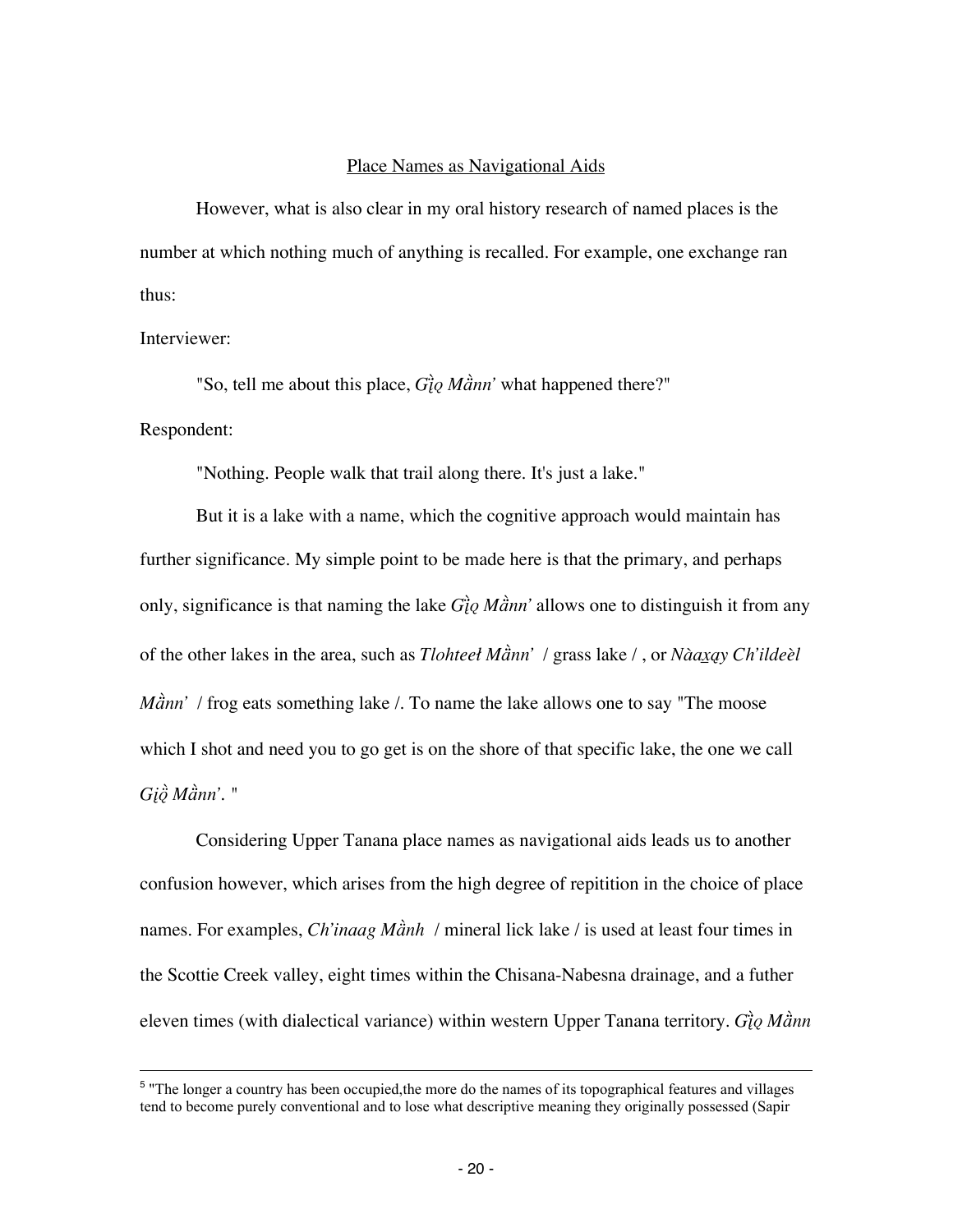/ [unidentified grass species] lake / is used at least three times in the Scottie Creek valley, once more within the Chisana-Nabesna drainage, and six times elsewhere in Upper Tanana territory. These are two extreme examples, but many other common place names are used two, three, or four times. Given this repetiveness of names applied to the Upper Tanana *Dineh* landscape, how can  $G\hat{i}\varrho M\hat{a}$ *nn* be used as a navigational reference?

Some years back, in a discussion of Upper Tanana place names, Athapaskan linguist Jim Kari suggested to me that repeated application of the same name for different places in Upper Tanana land might be a function of attempting to reduce the total number of place names within the semantic domain of geography to manageable, i.e. recallable, numbers. He also suggested that perhaps their occurence was regular or systematic.

I subsequently followed up Kari's hypothesis with the place name data I have been collecting and collating, however no systematic distribution of repetitive place names relative to each other could be demonstrated. However, pursuing this question with my primary linguistic collaborator did reveal a way to sort out one replicated place name from the another. The solution is simple and sensible, perhaps even predictable, but, to my knowledge, not previously documented.

Mr. Joseph Tommy Johnny was born, raised, and, with the exception of about ten years in his youth, has lived his entire 67 years on the land of Scottie Creek. In discussing place name repetition with Mr. John, he revealed how he applies a higher level of categorization to the landscape of the drainage. It is divided into at least twelve sub-areas, what Mr. John describes in English as similar to "blocks" in a city or "neighbourhoods".

1919:436) .

<u>.</u>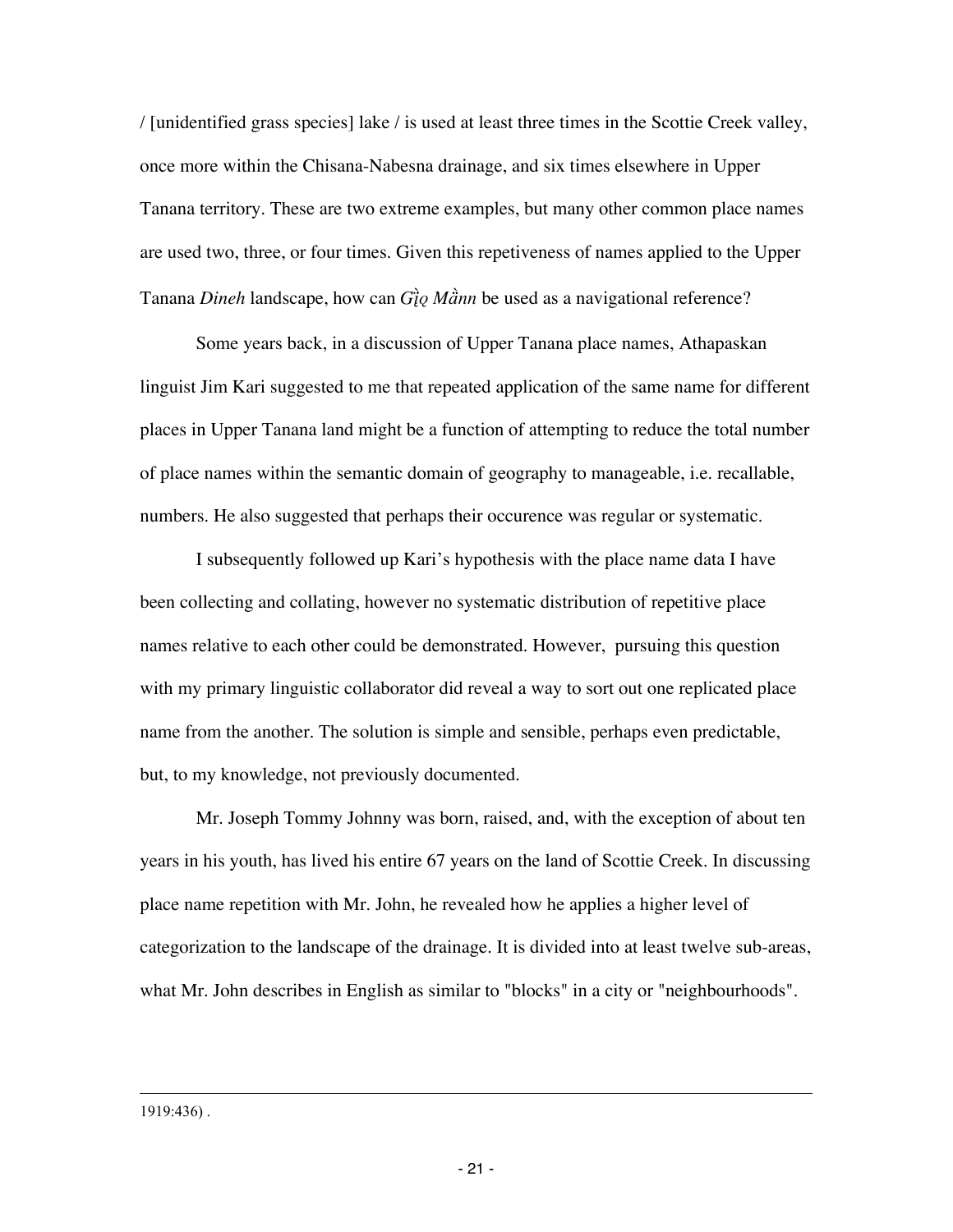The neighbourhoods of Scottie Creek documented to date are listed in Table 2 (from the top of the valley - english Wienerwurst Mountain - moving southeastly), and located in Figure 2.

| Map | Table 2                                                                 |
|-----|-------------------------------------------------------------------------|
|     |                                                                         |
| #   | Scottie Creek Valley "Neighbourhoods"                                   |
| 1.  | Tthee Maay / rock grey /                                                |
| 2.  | $Ch' \rho h t l' q q$ / ?? / (unanalyzable)                             |
| 3.  | Mach'iidlaa / ?? / (Mr. Johnny's gloss: "land of plenty")               |
| 4.  | <i>Theedziin Dèe'gq / owl sits up there / (Mr. Johnny's gloss: "big</i> |
|     | rock sit right here")                                                   |
| 5.  | Tets'eniikayy / ?? /                                                    |
| 6.  | <i>Ts'åt Diitleek / blanket rotten / (gloss: rotten blanket)</i>        |
| 7.  | Mänh Ts'eek Ddhål' / lake skinny mountain / (gloss: skinny lake         |
|     | mountain)                                                               |
| 8.  | Łiį Tthìitth'änn / dog head bone / (gloss: dog skull)                   |
| 9.  | Tsüü Hòolii / bear root /                                               |
| 10. | Tayh Chil '/ hill point/ (gloss: point of the hill)                     |
| 11. | Tayh Tsälh / hill small / (gloss: small hill)                           |
| 12. | <i>Thee K'at   rock weir /</i>                                          |

The principle is elegant. Reference to a name *within* a neighbourhood in which one is currently located is made *without* reference to its neighbourhood location, while reference to a replicated name *outside* of the neighbourhood one is currently in is made in combination with the outside neighbourhood. Thus, if we were camped at  $Tayh Ch\ddot{u}$ ,  $\&$ and Mr. John wished to direct me to a lake nearby, he would simply say, "Go down to  $G\hat{i}\varrho M\hat{a}nn$ ." However, if he wished to direct my attention to a similarly named lake further up the valley, he would say, "Tommorow we are going to hunt near *Tets'eniikayy*  $G\)$ *o Mànn*."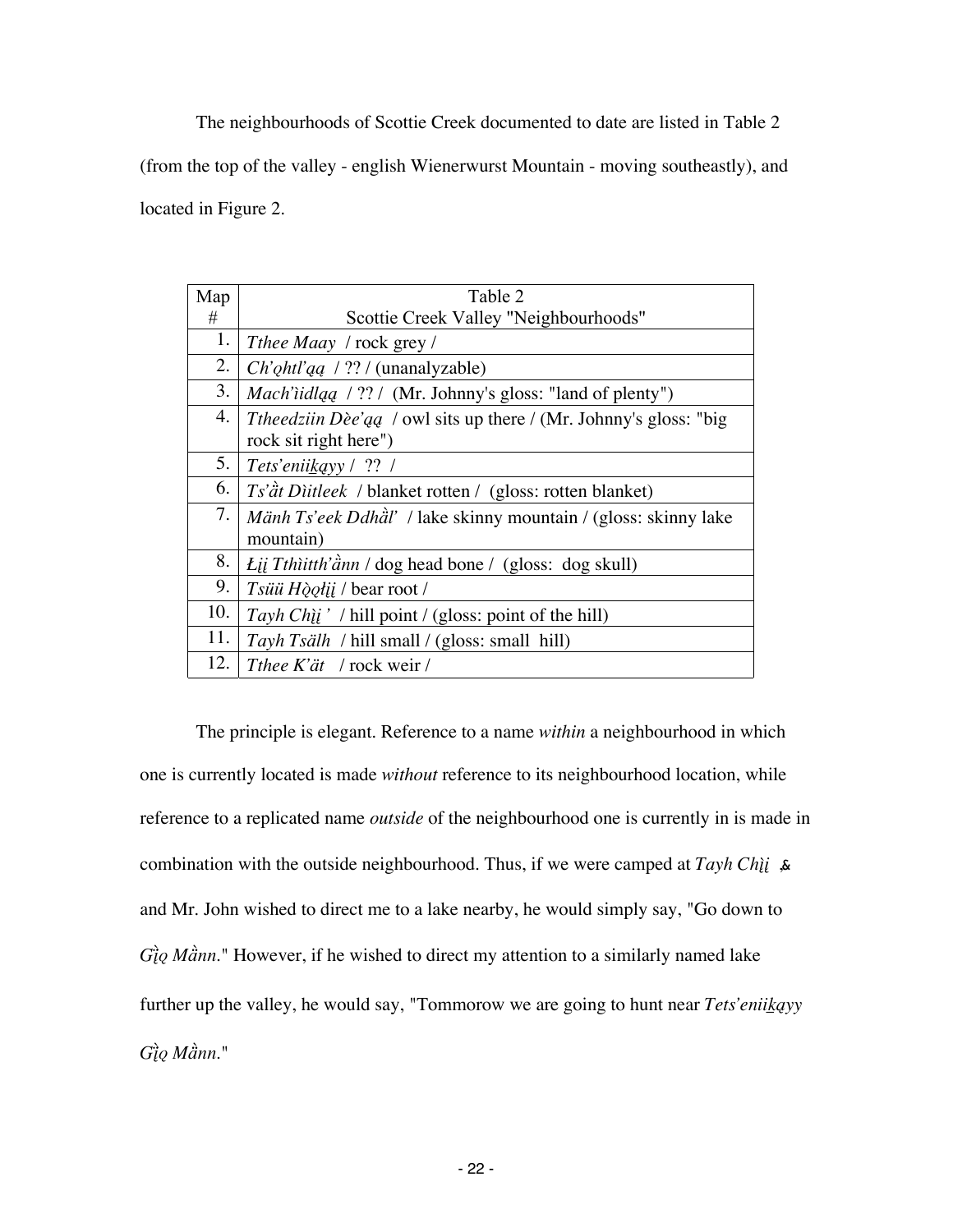

**Figure 2. Geographical Distribution of the Named "Neighbourhoods" of Scottie Creek.**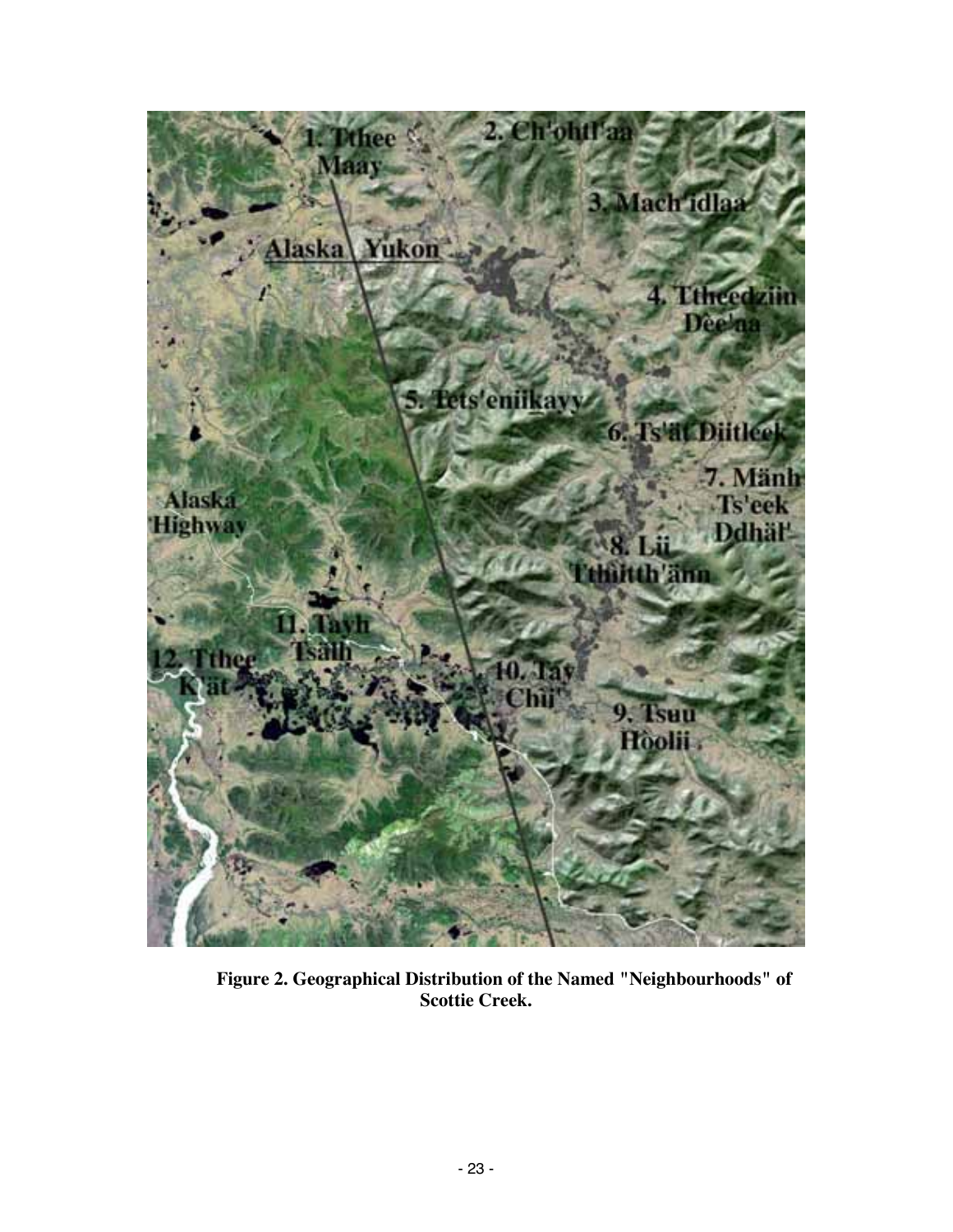This principle is extended to the numerous  $Na(h)k'e^i$ , or hunting lookouts, found throughout the valley. Initial place name enquiries identified many of these hillside locations which were simply designated as a *na(h)keet*, with no further distinction. Subsquent probing on how to speak of one *na(h)keet* distinctly from another revealed that one did so by making reference to another nearby named location, usually a village or lake, such as *Taàlay Mànn' Na(h)keet*, as distinct from *Tsuü Hòolii Niik Na(h)keet*. Verification of this principle as more than an idiosyncracy of Mr. Johnny has been subsequently obtained from four other native speakers: Mr. Fred Demit, Mr. Jerry Isaac, Mr. David Johnny, and Mrs. Jenny Sanford.

In conclusion, my work with the *Dineh* and place names of the Scottie Creek valley has identified numerous named locations which are associated with rich historical and mythological oral traditions. These associations provide fertile information for further understanding of Upper Tanana *Dineh* culture and history through the use of the cognitive approach to place names, more intensive archaeological survey efforts at geographically named locations, such as village and lookout sites, and the documentation of the social history of the Scottie Creek valley.

However, in my interviews with *Dineh* of the region, many place names have no particular historical or mythological significance relative to the given speaker. They seem to function preeminently as navigational markers on the landscape, serving to allow the application of the linguistic principle of displacement - making reference to something not present, in this case some place - in conversations about the landscape. But because of the repetitive use of some place names, one cannot really speak specifically of the land without knowledge of the "neighbourhoods" of Scottie Creek..

- 24 -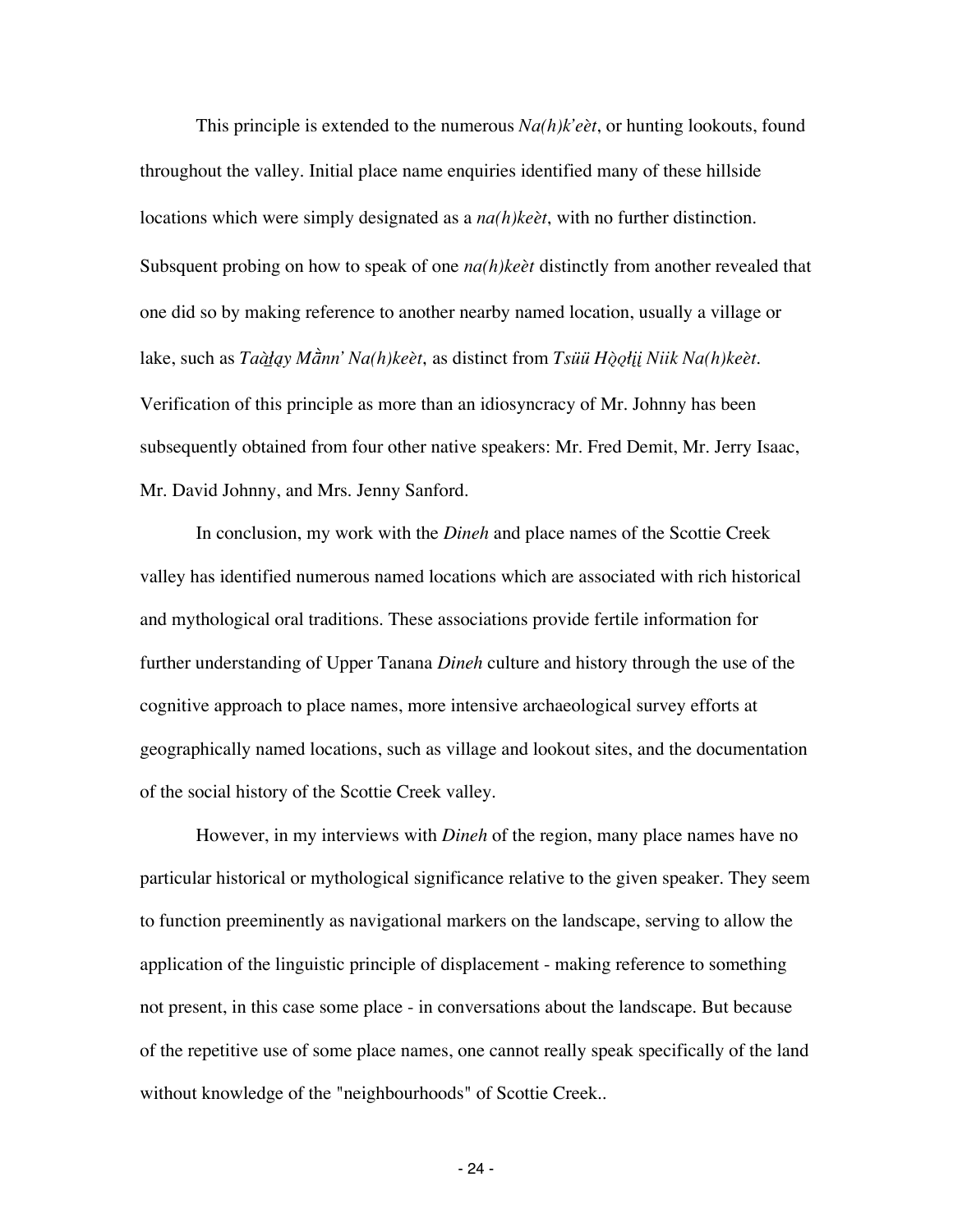#### ACKNOWLEDGEMENTS

I would like to acknowledge my teachers of what little I know about the Scottie Creek dialect of the Upper Tanana language. Within Upper Tanana *Dineh* society my principal collaborators on place names have been Elders Mr. Andy Frank and Mrs. Bessie John, both of whom have walked off on their trail to heaven, and Mr. Joseph Tommy Johnny, the current guardian of Scottie Creek territory, who continues to live on the borderlands, hunting and keeping the landscape of his people open through its continued use and recollection. Additional contributions to this paper were made by Mr. Fred Demit, Mrs. Jenny Sanford, Mr. Jerry Isaac, and Mr. David Johnny. Within anthropology I have received assistance from James Kari, of the Alaska Native Language Center, who has always generously shared his own work with me, and John Ritter, of the Yukon Native Language Centre, who has patiently guided me through some of the intricacies of the tonal nature and phonetic transcription of the language, and Robert McKennan, whose ethnography, field notes, and diary of his work with the Upper Tanana in the winter of 1929-30 has greatly expanded my understanding of historic Upper Tanana society. Financial and logistical support for field research has been received from the Northern Research Institute, Yukon College, the Social Sciences and Humanities Research Council of Canada, the Association of Canadian Universities for Northern Studies, the Canadian Fulbright Scholarship programme, the Tetlin National Wildlife Refuge, Tok, Alaska, and the White River First Nation, Beaver Creek, Yukon.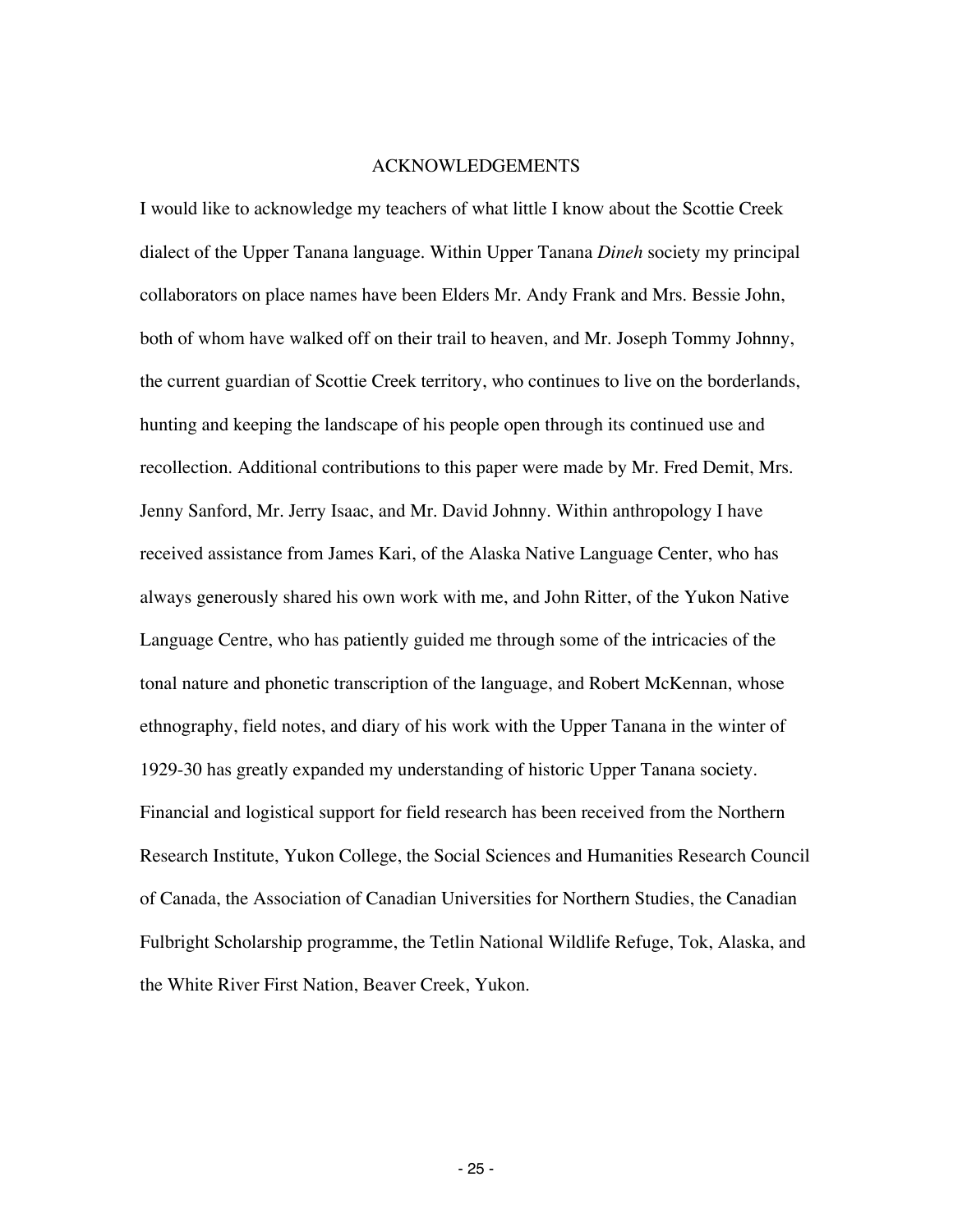#### REFERENCES

- Basso, K. 1996. Wisdom sits in places: Landscape and language among the Western Apache. Albuquerque: University of New Mexico Press.
- Cruikshank, J. 1981. Legend and landscape: Convergence of oral and scientific traditions in the Yukon Territory. Arctic Anthropology. 18(2):67-93.
- \_\_\_\_\_. 1990. Getting the words right: Perspectives on naming and places in Athapaskan 0ral history. Arctic Anthropology. 27(1):25-34.
- \_\_\_\_\_. 1998. The social life of stories: Narrative and knowledge in the Yukon Territory. Lincoln: University of Nebraska Press.
- Drozda, R. M. 1995. They talked of the land with respect: Interethnic communication in the documentation of historical places and cemetery sites. In Morrow, P. and Schneider, W., eds. When our words return: Writing, hearing, and remembering oral traditions of Alaska and the Yukon. Logan: Utah State University Press. 99 - 122.
- Easton, N. A. 2001a. Intergenerational differences in ethnic identification in an Athapaskan community. American Review of Canadian Studies. (Spring / Summer 2001):105-119.
- \_\_\_\_\_. 2001b. Traditional Trail Documentation Project, Scottie Creek Drainage. Report on the 1999 Fieldwork." Report filed with the Tetlin National Wildlife Refuge, P.O. Box 779, Tok, Alaska, 99780, U.S.A.

\_\_\_\_\_. 2002. Final report on archaeological investigations within the White River First Nation's Territory (1994 & 2001). Submitted to the White River First Nation, Yukon Heritage Branch, and Archaeological Survey of Canada (Archaeological Survey of Canada Permit # 94-4ASR [1994] and Yukon - Canada Archaeological Sites Regulation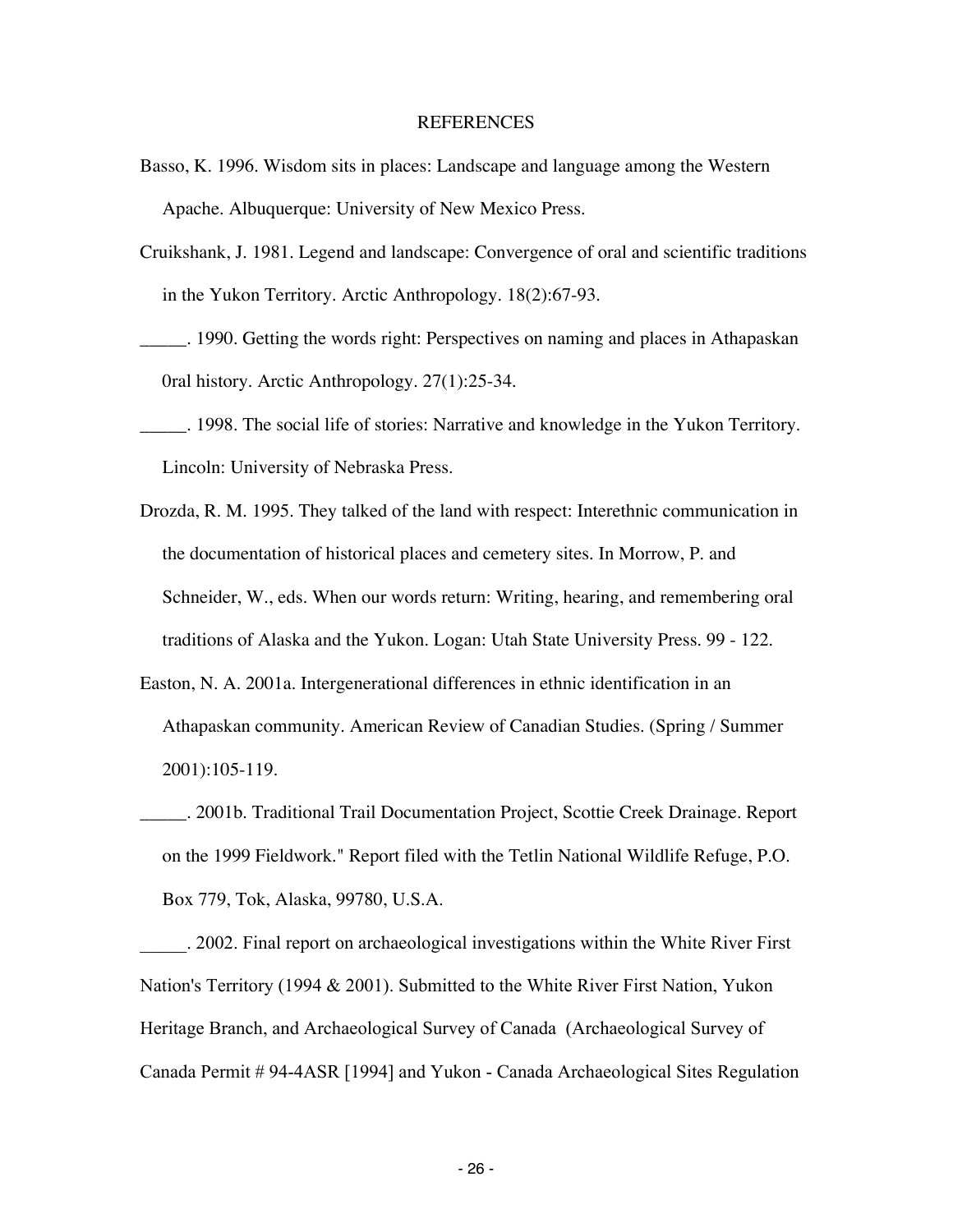Permit # 01-15ASR [2001]). Available from Northern Research Institute, Yukon College, Box 2799, Whitehorse, Yukon, Canada, Y1A 5K4.

- \_\_\_\_\_. 2005a. An ethnohistory of the Chisana River basin. Report to the US National Park Service, Wrangel – St. Elias National Park, Copper Center, Alaska. Available from Northern Research Institute, Yukon College, Box 2799, Whitehorse, Yukon, Canada, Y1A 5K4.
- \_\_\_\_\_. 2005b. An Upper Tanana place names database. Research database on file with the Northern Research Institute, Yukon College, Whitehorse, Yukon. Available from Northern Research Institute, Yukon College, Box 2799, Whitehorse, Yukon, Canada, Y1A 5K4.
- \_\_\_\_\_. n.d. King George got diarrhea: The Yukon Alaska Boundary Survey, Bill Rupe, and the Scottie Creek *Dineh*. Submitted to The Northern Review.
- Friend, C., Brown, C., Holton, G., and Easton, N. A.. 2005. Upper Tanana Subsistence Fisheries Traditional Ecological Knowledge Study.USFWS Office of Subsistence Management, Fisheries Resource Monitoring Program, Annual Report No. FIS 04- 253-2, Anchorage, Alaska. Available from US Fish and Wildlife Service, Office of Subsistence Management, 3601 C Street, Suite 1030, Anchorage, Alaska, 99503, U.S.A.
- Green, L. 1982. The boundary hunters: Surveying the 141st meridian and the Alaska panhandle. Vancouver: University of British Columbia Press.
- Hun, E. S. 1994. Place names, population density, and the magic number 500. Current Anthropology. 35(1):81-85.